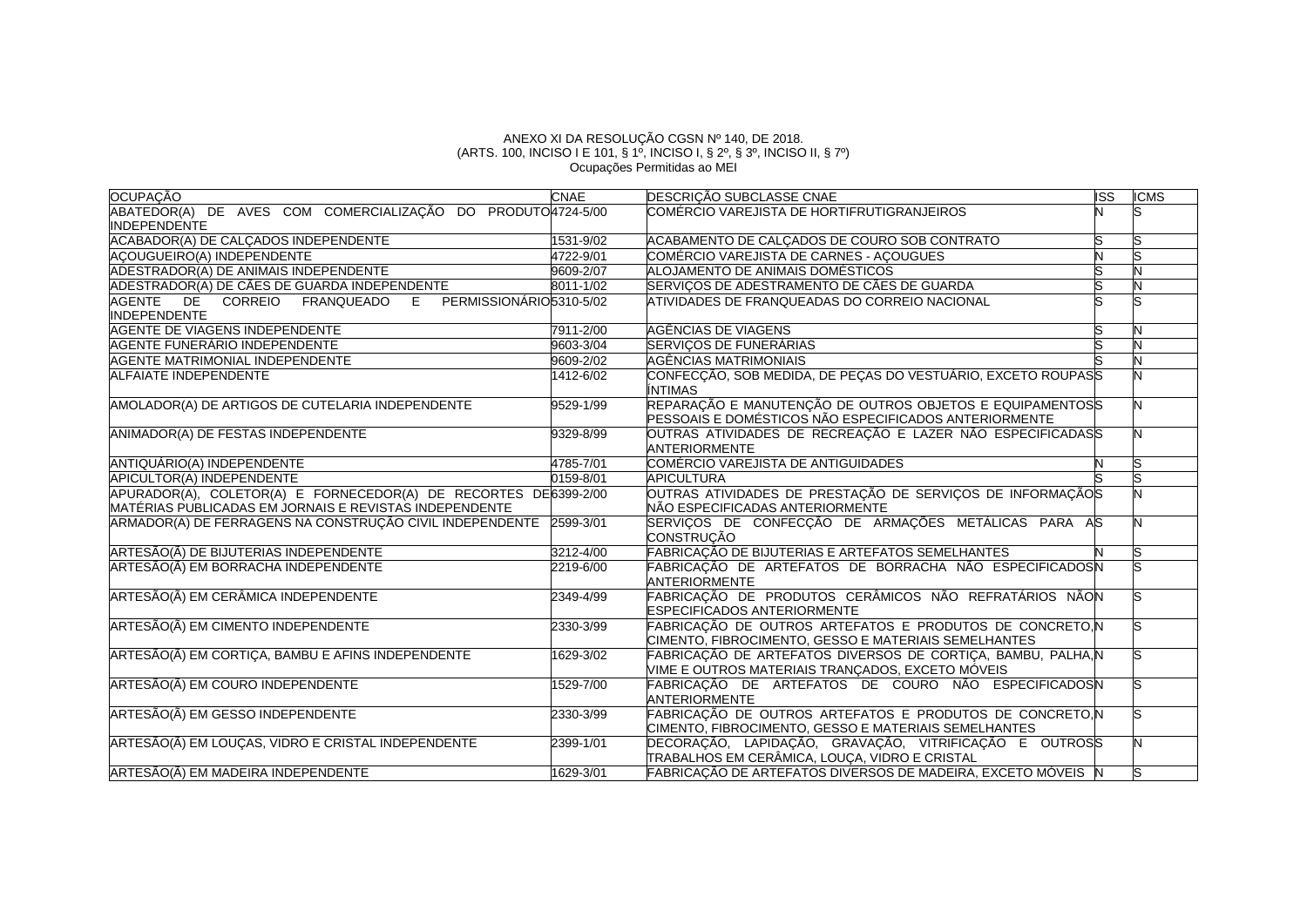| ARTESÃO(Ã) EM MÁRMORE, GRANITO, ARDÓSIA E OUTRAS PEDRAS 2391-5/03<br><b>INDEPENDENTE</b> |           | APARELHAMENTO DE PLACAS E EXECUÇÃO DE TRABALHOS EMS<br>MÁRMORE, GRANITO, ARDÓSIA E OUTRAS PEDRAS                                           |   | S |
|------------------------------------------------------------------------------------------|-----------|--------------------------------------------------------------------------------------------------------------------------------------------|---|---|
| ARTESÃO(Ã) EM METAIS INDEPENDENTE                                                        | 2599-3/99 | FABRICAÇÃO DE OUTROS PRODUTOS DE METAL NÃO ESPECIFICADOSN<br><b>ANTERIORMENTE</b>                                                          |   |   |
| ARTESÃO(Ã) EM METAIS PRECIOSOS INDEPENDENTE                                              | 3211-6/02 | FABRICAÇÃO DE ARTEFATOS DE JOALHERIA E OURIVESARIA                                                                                         |   |   |
| ARTESÃO(Ã) EM OUTROS MATERIAIS INDEPENDENTE                                              | 3299-0/99 | FABRICAÇÃO DE PRODUTOS DIVERSOS NÃO ESPECIFICADOSN<br>ANTERIORMENTE                                                                        |   |   |
| ARTESÃO(Ã) EM PAPEL INDEPENDENTE                                                         | 1749-4/00 | FABRICAÇÃO DE PRODUTOS DE PASTAS CELULÓSICAS, PAPEL, N<br>CARTOLINA, PAPEL-CARTÃO E PAPELÃO ONDULADO<br>NÃO<br>ESPECIFICADOS ANTERIORMENTE |   |   |
| ARTESÃO(Ã) EM PLÁSTICO INDEPENDENTE                                                      | 2229-3/99 | FABRICAÇÃO DE ARTEFATOS DE MATERIAL PLÁSTICO PARA OUTROSN<br>USOS NÃO ESPECIFICADOS ANTERIORMENTE                                          |   |   |
| ARTESÃO(Ã) EM VIDRO INDEPENDENTE                                                         | 2319-2/00 | FABRICAÇÃO DE ARTIGOS DE VIDRO                                                                                                             |   |   |
| ARTESÃO TÊXTIL                                                                           | 1359-6/00 | FABRICAÇÃO DE OUTROS PRODUTOS TÊXTEIS NÃO ESPECIFICADOS                                                                                    | Z |   |
| ASTRÓLOGO(A) INDEPENDENTE                                                                | 9609-2/99 | OUTRAS ATIVIDADES DE SERVIÇOS PESSOAIS NÃO ESPECIFICADAS<br><b>ANTERIORMENTE</b>                                                           |   |   |
| <b>AZULEJISTA INDEPENDENTE</b>                                                           | 4330-4/05 | APLICAÇÃO DE REVESTIMENTOS E DE RESINAS EM INTERIORES ES<br><b>EXTERIORES</b>                                                              |   |   |
| BALEIRO(A) INDEPENDENTE                                                                  | 4721-1/04 | COMÉRCIO VAREJISTA DE DOCES, BALAS, BOMBONS E SEMELHANTES                                                                                  | N |   |
| BANHISTA DE ANIMAIS DOMÉSTICOS INDEPENDENTE                                              | 9609-2/08 | HIGIENE E EMBELEZAMENTO DE ANIMAIS DOMÉSTICOS                                                                                              |   |   |
| <b>BARBEIRO INDEPENDENTE</b>                                                             | 9602-5/01 | CABELEIREIROS, MANICURE E PEDICURE                                                                                                         |   |   |
| <b>BARQUEIRO(A) INDEPENDENTE</b>                                                         | 5099-8/99 | <b>NÃO</b><br><b>ESPECIFICADOSS</b><br>OUTROS TRANSPORTES AQUAVIÁRIOS<br>ANTERIORMENTE                                                     |   |   |
| BARRAQUEIRO(A) INDEPENDENTE                                                              | 4712-1/00 | COMÉRCIO VAREJISTA DE MERCADORIAS EM GERAL, COMN<br>PREDOMINÂNCIA DE PRODUTOS ALIMENTÍCIOS - MINIMERCADOS,<br>MERCEARIAS E ARMAZÉNS        |   |   |
| BENEFICIADOR(A) DE CASTANHA INDEPENDENTE                                                 | 1031-7/00 | <b>FABRICANTE DE CONSERVAS DE FRUTAS</b>                                                                                                   | N |   |
| BIKEBOY (CICLISTA MENSAGEIRO) INDEPENDENTE                                               | 5320-2/02 | SERVIÇOS DE ENTREGA RÁPIDA                                                                                                                 |   |   |
| BIKE PROPAGANDISTA INDEPENDENTE                                                          | 7319-0/99 | OUTRAS ATIVIDADES DE PUBLICIDADE<br>NÃO<br><b>ESPECIFICADASS</b><br><b>ANTERIORMENTE</b>                                                   |   |   |
| BOLACHEIRO(A)/BISCOITEIRO(A) INDEPENDENTE                                                | 1092-9/00 | FABRICAÇÃO DE BISCOITOS E BOLACHAS                                                                                                         | N |   |
| BOMBEIRO(A) HIDRÁULICO INDEPENDENTE                                                      | 4322-3/01 | INSTALAÇÕES HIDRÁULICAS, SANITÁRIAS E DE GÁS                                                                                               |   |   |
| BONELEIRO(A) (FABRICANTE DE BONÉS) INDEPENDENTE                                          | 1414-2/00 | FABRICAÇÃO DE ACESSÓRIOS DO VESTUÁRIO, EXCETO PARAN<br>SEGURANÇA E PROTEÇÃO                                                                |   |   |
| BORDADEIRO(A) INDEPENDENTE                                                               | 1340-5/99 | OUTROS SERVIÇOS DE ACABAMENTO EM FIOS, TECIDOS, ARTEFATOSS<br>TÊXTEIS E PEÇAS DO VESTUÁRIO                                                 |   |   |
| <b>BORRACHEIRO(A) INDEPENDENTE</b>                                                       | 4520-0/06 | SERVIÇOS DE BORRACHARIA PARA VEÍCULOS AUTOMOTORES                                                                                          |   |   |
| <b>BRITADOR INDEPENDENTE</b>                                                             | 2391-5/01 | BRITAMENTO DE PEDRAS, EXCETO ASSOCIADO À EXTRAÇÃO                                                                                          |   |   |
| CABELEIREIRO(A) INDEPENDENTE                                                             | 9602-5/01 | CABELEIREIROS, MANICURE E PEDICURE                                                                                                         |   |   |
| CALAFETADOR(A) INDEPENDENTE                                                              | 4330-4/05 | APLICAÇÃO DE REVESTIMENTOS E DE RESINAS EM INTERIORES ES<br><b>EXTERIORES</b>                                                              |   |   |
| CALHEIRO (A) INDEPENDENTE                                                                | 4399-1/99 | SERVIÇOS ESPECIALIZADOS PARA CONSTRUÇÃO NÃO ESPECIFICADOSS<br><b>ANTERIORMENTE</b>                                                         |   |   |
| CAMINHONEIRO (A) DE CARGAS NÃO PERIGOSAS, INTERMUNICIPAL E4930-2/02                      |           | TRANSPORTE RODOVIÁRIO DE CARGA, EXCETO PRODUTOS PERIGOSOSN                                                                                 |   |   |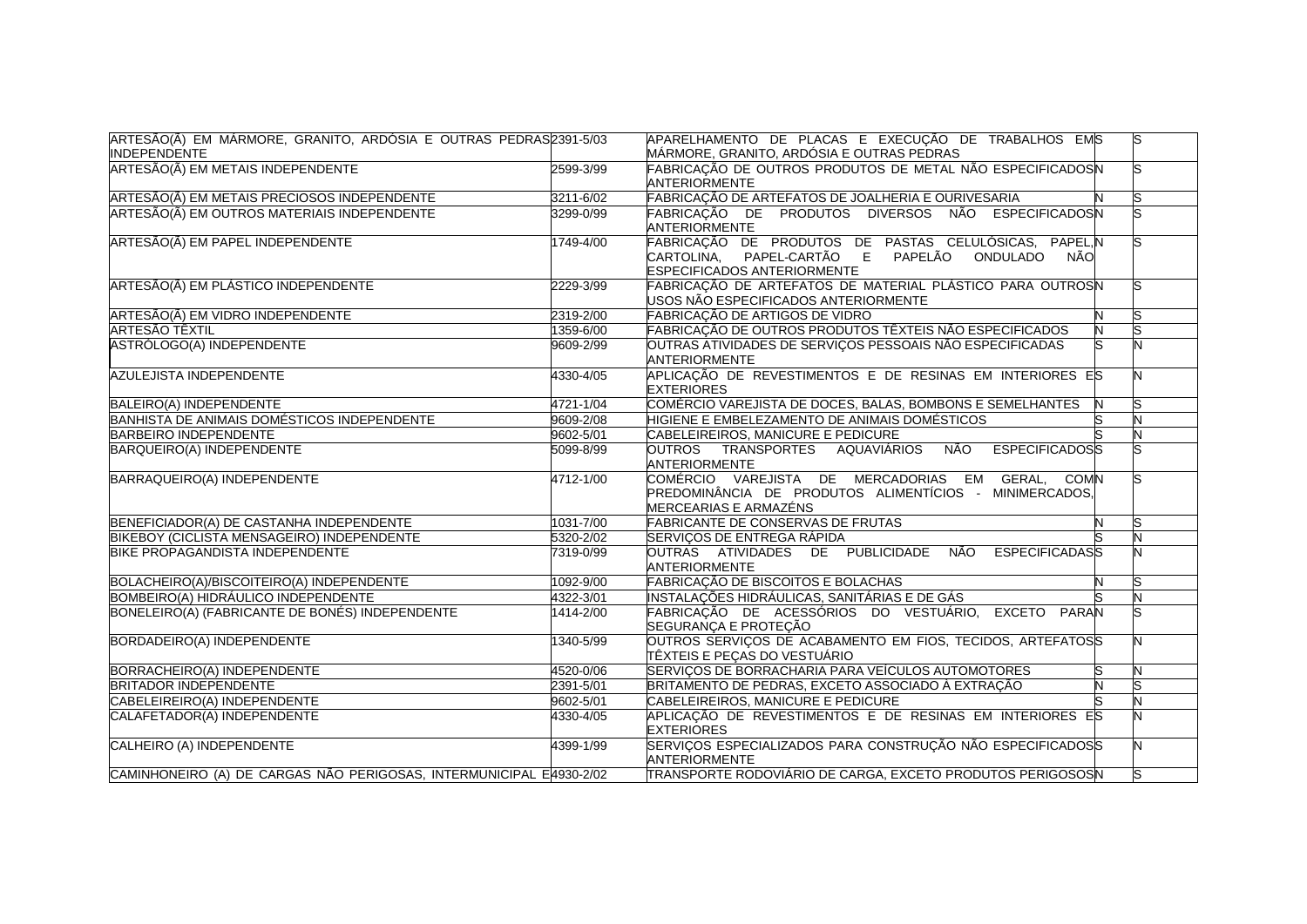| <b>INTERESTADUAL INDEPENDENTE</b>                                                           |           | E MUDANÇAS, INTERMUNICIPAL, INTERESTADUAL E INTERNACIONAL                                              |   |   |
|---------------------------------------------------------------------------------------------|-----------|--------------------------------------------------------------------------------------------------------|---|---|
| CANTOR(A)/MÚSICO(A) INDEPENDENTE                                                            | 9001-9/02 | <b>PRODUÇÃO MUSICAL</b>                                                                                |   |   |
| CAPOTEIRO(A) INDEPENDENTE                                                                   | 4520-0/08 | <b>SERVICOS DE CAPOTARIA</b>                                                                           |   | N |
| CARPINTEIRO(A) INDEPENDENTE                                                                 | 1622-6/99 | FABRICAÇÃO DE OUTROS ARTIGOS DE CARPINTARIA<br>PARAN<br>CONSTRUCÃO                                     |   |   |
| CARPINTEIRO(A) INSTALADOR(A) INDEPENDENTE                                                   | 4330-4/02 | INSTALAÇÃO DE PORTAS, JANELAS, TETOS, DIVISÓRIAS E ARMÁRIOSS<br>EMBUTIDOS DE QUALQUER MATERIAL         |   |   |
| CARREGADOR<br>TRANSPORTES<br>TERRESTRES)5212-5/00<br>(VEÍCULOS<br>DE<br><b>INDEPENDENTE</b> |           | <b>CARGA E DESCARGA</b>                                                                                |   |   |
| CARREGADOR DE MALAS INDEPENDENTE                                                            | 9609-2/99 | OUTRAS ATIVIDADES DE SERVIÇOS PESSOAIS NÃO ESPECIFICADASS<br><b>ANTERIORMENTE</b>                      |   |   |
| CARROCEIRO - COLETA DE ENTULHOS E RESÍDUOS INDEPENDENTE                                     | 3811-4/00 | COLETA DE RESÍDUOS NÃO PERIGOSOS                                                                       |   |   |
| CARROCEIRO - TRANSPORTE DE CARGA INDEPENDENTE                                               | 4930-2/01 | TRANSPORTE RODOVIÁRIO DE CARGA, EXCETO PRODUTOS PERIGOSOSS<br>E MUDANÇAS, MUNICIPAL                    |   |   |
| CARROCEIRO - TRANSPORTE DE MUDANÇA INDEPENDENTE                                             | 4930-2/04 | TRANSPORTE RODOVIÁRIO DE MUDANÇAS                                                                      |   |   |
| CARTAZISTA, PINTOR DE FAIXAS PUBLICITÁRIAS E DE LETRAS 8299-7/99<br><b>INDEPENDENTE</b>     |           | OUTRAS ATIVIDADES DE SERVIÇOS PRESTADOS PRINCIPALMENTE ÀSS<br>EMPRESAS NÃO ESPECIFICADAS ANTERIORMENTE |   |   |
| CERQUEIRO(A) INDEPENDENTE                                                                   | 4399-1/99 | SERVIÇOS ESPECIALIZADOS PARA CONSTRUÇÃO NÃO ESPECIFICADOSS<br><b>ANTERIORMENTE</b>                     |   |   |
| CHAPELEIRO(A) INDEPENDENTE                                                                  | 1414-2/00 | FABRICAÇÃO DE ACESSÓRIOS DO VESTUÁRIO, EXCETO PARAN<br>SEGURANÇA E PROTEÇÃO                            |   |   |
| CHAVEIRO(A) INDEPENDENTE                                                                    | 9529-1/02 | <b>CHAVEIROS</b>                                                                                       |   |   |
| CHOCOLATEIRO(A) INDEPENDENTE                                                                | 1093-7/01 | FABRICAÇÃO DE PRODUTOS DERIVADOS DO CACAU E DE CHOCOLATES N                                            |   |   |
| CHURRASQUEIRO(A) AMBULANTE INDEPENDENTE                                                     | 5612-1/00 | SERVICOS AMBULANTES DE ALIMENTAÇÃO                                                                     |   |   |
| CHURRASQUEIRO(A) EM DOMICÍLIO INDEPENDENTE                                                  | 5620-1/02 | SERVIÇOS DE ALIMENTAÇÃO PARA EVENTOS E RECEPÇÕES - BUFÊ                                                |   |   |
| CLICHERISTA INDEPENDENTE                                                                    | 1821-1/00 | SERVICOS DE PRÉ-IMPRESSÃO                                                                              |   |   |
| COBRADOR(A) DE DÍVIDAS INDEPENDENTE                                                         | 8291-1/00 | ATIVIDADES DE COBRANÇAS E INFORMAÇÕES CADASTRAIS                                                       |   |   |
| COLCHOEIRO(A) INDEPENDENTE                                                                  | 3104-7/00 | FABRICAÇÃO DE COLCHÕES                                                                                 |   |   |
| COLETOR DE RESÍDUOS NÃO-PERIGOSOS INDEPENDENTE                                              | 3811-4/00 | COLETA DE RESÍDUOS NÃO PERIGOSOS                                                                       |   |   |
| COLOCADOR(A) DE PIERCING INDEPENDENTE                                                       | 9609-2/06 | SERVIÇOS DE TATUAGEM E COLOCAÇÃO DE PIERCING                                                           |   |   |
| COLOCADOR(A) DE REVESTIMENTOS INDEPENDENTE                                                  | 4330-4/05 | APLICAÇÃO DE REVESTIMENTOS E DE RESINAS EM INTERIORES ES<br><b>EXTERIORES</b>                          |   |   |
| COMERCIANTE DE INSETICIDAS E RATICIDAS INDEPENDENTE                                         | 4789-0/05 | COMÉRCIO VAREJISTA DE PRODUTOS SANEANTES DOMISSANITÁRIOS                                               |   |   |
| COMERCIANTE DE PRODUTOS PARA PISCINAS INDEPENDENTE                                          | 4789-0/05 | COMÉRCIO VAREJISTA DE PRODUTOS SANEANTES DOMISSANITÁRIOS                                               |   |   |
| COMERCIANTE DE ARTIGOS E ALIMENTOS PARA ANIMAIS DE4789-0/04                                 |           | COMÉRCIO VAREJISTA DE ANIMAIS VIVOS E DE ARTIGOS E ALIMENTOSN                                          |   |   |
| ESTIMAÇÃO (PET SHOP) INDEPENDENTE (NÃO INCLUI A VENDA DE                                    |           | PARA ANIMAIS DE ESTIMAÇÃO                                                                              |   |   |
| <b>MEDICAMENTOS)</b>                                                                        |           |                                                                                                        |   |   |
| COMERCIANTE DE ARTIGOS DE ARMARINHO INDEPENDENTE                                            | 4755-5/02 | COMERCIO VAREJISTA DE ARTIGOS DE ARMARINHO                                                             |   |   |
| COMERCIANTE DE ARTIGOS DE BEBÊ INDEPENDENTE                                                 | 4789-0/99 | COMÉRCIO VAREJISTA DE OUTROS PRODUTOS NÃO ESPECIFICADOSN<br>ANTERIORMENTE                              |   |   |
| COMERCIANTE DE ARTIGOS DE CAÇA, PESCA E CAMPING4763-6/04<br><b>INDEPENDENTE</b>             |           | COMÉRCIO VAREJISTA DE ARTIGOS DE CAÇA, PESCA E CAMPING                                                 |   |   |
| COMERCIANTE DE ARTIGOS DE CAMA, MESA E BANHO INDEPENDENTE 4755-5/03                         |           | COMERCIO VAREJISTA DE ARTIGOS DE CAMA, MESA E BANHO                                                    | N |   |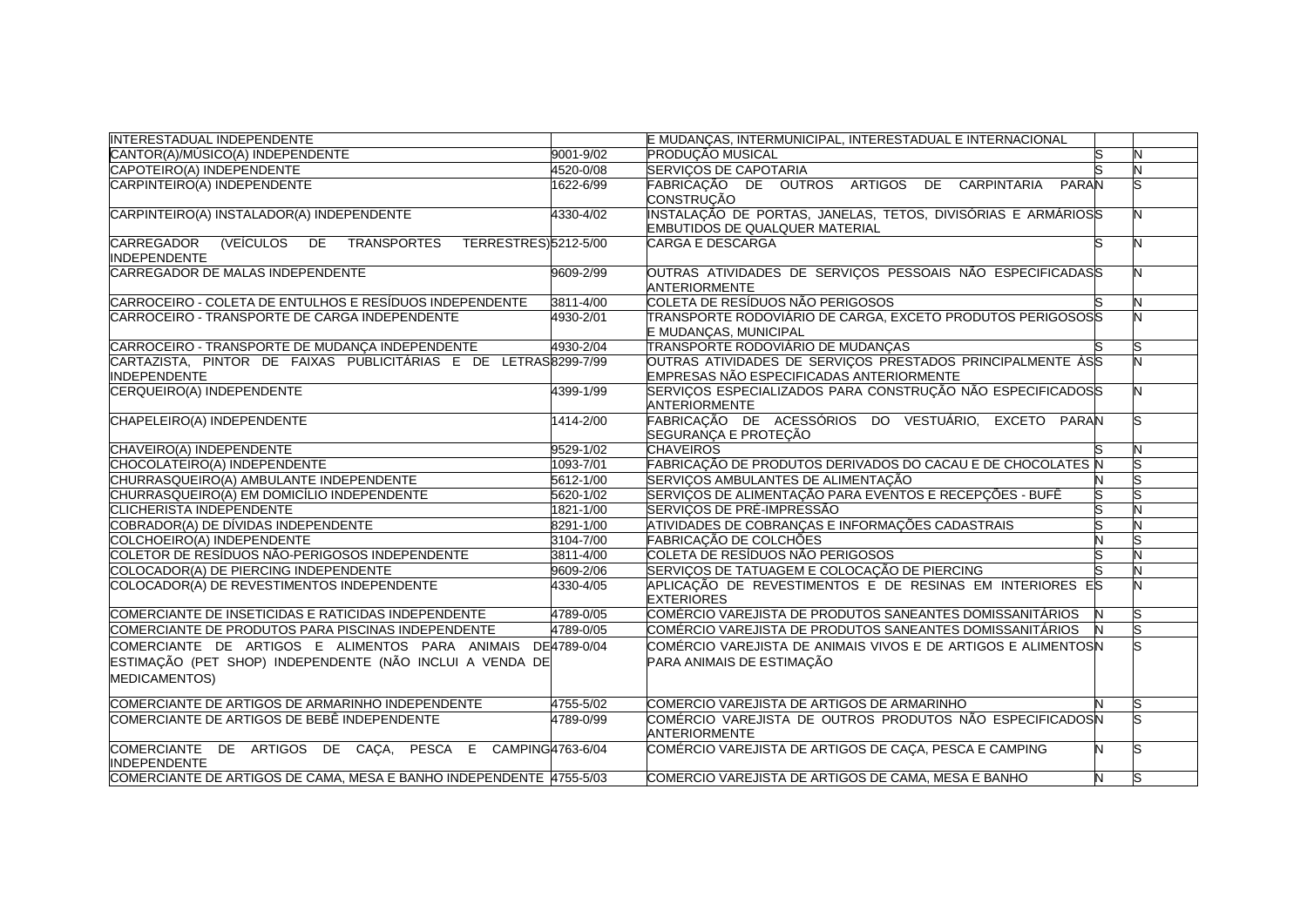| COMERCIANTE DE ARTIGOS DE COLCHOARIA INDEPENDENTE                                                      | 4754-7/02            | COMÉRCIO VAREJISTA DE ARTIGOS DE COLCHOARIA                                                                                                  | N  | ls |
|--------------------------------------------------------------------------------------------------------|----------------------|----------------------------------------------------------------------------------------------------------------------------------------------|----|----|
| COMERCIANTE DE ARTIGOS DE CUTELARIA INDEPENDENTE                                                       | 4759-8/99            | COMÉRCIO VAREJISTA DE OUTROS ARTIGOS DE USO PESSOAL EN                                                                                       |    |    |
|                                                                                                        |                      | DOMÉSTICO NÃO ESPECIFICADOS ANTERIORMENTE                                                                                                    |    |    |
| COMERCIANTE DE ARTIGOS DE ILUMINAÇÃO INDEPENDENTE                                                      | 4754-7/03            | COMÉRCIO VAREJISTA DE ARTIGOS DE ILUMINAÇÃO                                                                                                  | N  |    |
| COMERCIANTE DE ARTIGOS DE JOALHERIA INDEPENDENTE                                                       | 4783-1/01            | COMÉRCIO VAREJISTA DE ARTIGOS DE JOALHERIA                                                                                                   |    |    |
| COMERCIANTE DE ARTIGOS DE ÓPTICA INDEPENDENTE                                                          | 4774-1/00            | COMÉRCIO VAREJISTA DE ARTIGOS DE ÓPTICA                                                                                                      |    |    |
| COMERCIANTE DE ARTIGOS DE RELOJOARIA INDEPENDENTE                                                      | 4783-1/02            | COMÉRCIO VAREJISTA DE ARTIGOS DE RELOJOARIA                                                                                                  |    |    |
| COMERCIANTE DE ARTIGOS DE TAPECARIA, CORTINAS E PERSIANAS4759-8/01<br><b>INDEPENDENTE</b>              |                      | COMÉRCIO VAREJISTA DE ARTIGOS DE TAPEÇARIA, CORTINAS EN<br><b>PERSIANAS</b>                                                                  |    |    |
| COMERCIANTE DE ARTIGOS DE VIAGEM INDEPENDENTE                                                          | 4782-2/02            | COMÉRCIO VAREJISTA DE ARTIGOS DE VIAGEM                                                                                                      | N  | S  |
| COMERCIANTE DE ARTIGOS DO VESTUÁRIO E ACESSÓRIOS4781-4/00<br><b>INDEPENDENTE</b>                       |                      | COMÉRCIO VAREJISTA DE ARTIGOS DO VESTUÁRIO E ACESSÓRIOS                                                                                      | N  |    |
| COMERCIANTE DE ARTIGOS ERÓTICOS INDEPENDENTE                                                           | 4789-0/99            | COMÉRCIO VAREJISTA DE OUTROS PRODUTOS NÃO ESPECIFICADOSIN<br><b>ANTERIORMENTE</b>                                                            |    |    |
| COMERCIANTE DE ARTIGOS ESPORTIVOS INDEPENDENTE                                                         | 4763-6/02            | COMÉRCIO VAREJISTA DE ARTIGOS ESPORTIVOS                                                                                                     |    | ls |
| COMERCIANTE DE ARTIGOS FOTOGRÁFICOS E PARA FILMAGEM4789-0/08<br><b>INDEPENDENTE</b>                    |                      | COMÉRCIO VAREJISTA DE ARTIGOS FOTOGRÁFICOS E PARA FILMAGEM N                                                                                 |    |    |
| COMERCIANTE DE ARTIGOS FUNERÁRIOS INDEPENDENTE                                                         | 4789-0/99            | COMÉRCIO VAREJISTA DE OUTROS PRODUTOS NÃO ESPECIFICADOSN<br><b>ANTERIORMENTE</b>                                                             |    |    |
| <b>ARTIGOS</b><br>MÉDICOS<br>E ORTOPÉDICOS4773-3/00<br><b>COMERCIANTE</b><br>DE<br><b>INDEPENDENTE</b> |                      | COMÉRCIO VAREJISTA DE ARTIGOS MÉDICOS E ORTOPÉDICOS                                                                                          | N  |    |
| COMERCIANTE DE ARTIGOS PARA HABITAÇÃO INDEPENDENTE                                                     | 4759-8/99            | COMÉRCIO VAREJISTA DE OUTROS ARTIGOS DE USO PESSOAL EN<br>DOMÉSTICO NÃO ESPECIFICADOS ANTERIORMENTE                                          |    |    |
| COMERCIANTE DE ARTIGOS USADOS INDEPENDENTE                                                             | 4785-7/99            | COMÉRCIO VAREJISTA DE OUTROS ARTIGOS USADOS                                                                                                  | N  |    |
| COMERCIANTE DE BEBIDAS INDEPENDENTE                                                                    | 4723-7/00            | COMÉRCIO VAREJISTA DE BEBIDAS                                                                                                                |    |    |
| COMERCIANTE DE BICICLETAS E TRICICLOS; PEÇAS E ACESSÓRIOS4763-6/03<br><b>INDEPENDENTE</b>              |                      | COMÉRCIO VAREJISTA DE BICICLETAS E TRICICLOS; PEÇAS<br><b>ACESSÓRIOS</b>                                                                     | EN |    |
| COMERCIANTE DE SUVENIRES, BIJUTERIAS E ARTESANATOS4789-0/01<br><b>INDEPENDENTE</b>                     |                      | COMÉRCIO VAREJISTA DE SUVENIRES, BIJUTERIAS E ARTESANATOS                                                                                    | N  |    |
| BRINQUEDOS E ARTIGOS<br><b>COMERCIANTE</b><br>DE<br><b>INDEPENDENTE</b>                                | RECREATIVOS4763-6/01 | COMÉRCIO VAREJISTA DE BRINQUEDOS E ARTIGOS RECREATIVOS                                                                                       | N  |    |
| COMERCIANTE DE CAL, AREIA, PEDRA BRITADA, TIJOLOS E TELHAS4744-0/04<br><b>INDEPENDENTE</b>             |                      | COMÉRCIO VAREJISTA DE CAL, AREIA, PEDRA BRITADA, TIJOLOS EN<br><b>TELHAS</b>                                                                 |    |    |
| COMERCIANTE DE CALÇADOS INDEPENDENTE                                                                   | 4782-2/01            | COMÉRCIO VAREJISTA DE CALÇADOS                                                                                                               |    |    |
| COMERCIANTE DE CARVÃO E LENHA INDEPENDENTE                                                             | 4789-0/99            | COMÉRCIO VAREJISTA DE OUTROS PRODUTOS NÃO ESPECIFICADOSN<br><b>ANTERIORMENTE</b>                                                             |    |    |
| COMERCIANTE DE CESTAS DE CAFÉ DA MANHÃ INDEPENDENTE                                                    | 4729-6/99            | COMÉRCIO VAREJISTA DE PRODUTOS ALIMENTÍCIOS EM GERAL OUN<br>ESPECIALIZADO EM PRODUTOS ALIMENTÍCIOS NÃO ESPECIFICADOS<br><b>ANTERIORMENTE</b> |    |    |
| COMERCIANTE DE COSMÉTICOS E ARTIGOS DE PERFUMARIA4772-5/00<br><b>INDEPENDENTE</b>                      |                      | COMÉRCIO VAREJISTA DE COSMÉTICOS, PRODUTOS DE PERFUMARIA EN<br><b>DE HIGIENE PESSOAL</b>                                                     |    |    |
| COMERCIANTE DE DISCOS, CDS, DVDS E FITAS INDEPENDENTE                                                  | 4762-8/00            | COMÉRCIO VAREJISTA DE DISCOS. CDS. DVDS E FITAS                                                                                              |    |    |
| COMERCIANTE DE ELETRODOMÉSTICOS E EQUIPAMENTOS DE ÁUDIO E4753-9/00                                     |                      | COMÉRCIO VAREJISTA ESPECIALIZADO DE ELETRODOMÉSTICOS EN                                                                                      |    |    |
| VÍDEO INDEPENDENTE                                                                                     |                      | EQUIPAMENTOS DE ÁUDIO E VÍDEO                                                                                                                |    |    |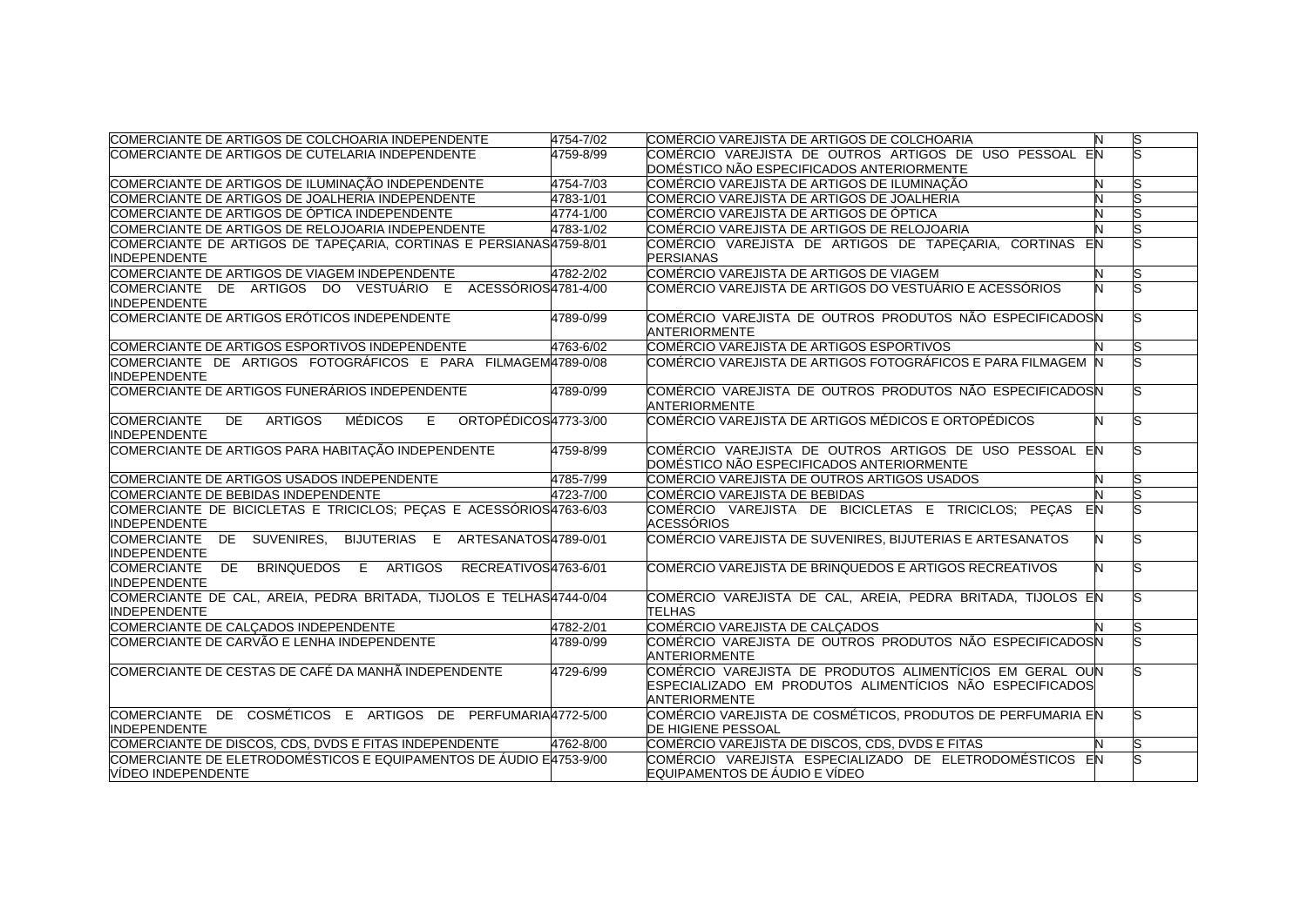| COMERCIANTE DE EMBALAGENS INDEPENDENTE                                                                         | 4789-0/99 | COMÉRCIO VAREJISTA DE OUTROS PRODUTOS NÃO ESPECIFICADOSN<br><b>ANTERIORMENTE</b>                                                                    |    |  |
|----------------------------------------------------------------------------------------------------------------|-----------|-----------------------------------------------------------------------------------------------------------------------------------------------------|----|--|
| COMERCIANTE DE EQUIPAMENTOS DE TELEFONIA E COMUNICAÇÃO 4752-1/00<br><b>INDEPENDENTE</b>                        |           | COMÉRCIO VAREJISTA ESPECIALIZADO DE EQUIPAMENTOS<br>DEN<br>Z<br>TELEFONIA E COMUNICAÇÃO                                                             |    |  |
| COMERCIANTE DE EQUIPAMENTOS E SUPRIMENTOS DE INFORMÁTICA4751-2/01<br>INDEPENDENTE                              |           | COMÉRCIO VAREJISTA ESPECIALIZADO<br>DE EQUIPAMENTOS<br>SUPRIMENTOS DE INFORMÁTICA                                                                   | EN |  |
| COMERCIANTE DE EQUIPAMENTOS PARA ESCRITÓRIO INDEPENDENTE 4789-0/07                                             |           | COMÉRCIO VAREJISTA DE EQUIPAMENTOS PARA ESCRITÓRIO                                                                                                  | N  |  |
| COMERCIANTE DE FERRAGENS E FERRAMENTAS INDEPENDENTE                                                            | 4744-0/01 | COMÉRCIO VAREJISTA DE FERRAGENS E FERRAMENTAS                                                                                                       |    |  |
| COMERCIANTE DE FLORES. PLANTAS E FRUTAS ARTIFICIAIS 4789-0/99<br><b>INDEPENDENTE</b>                           |           | COMÉRCIO VAREJISTA DE OUTROS PRODUTOS NÃO ESPECIFICADOSN<br>ANTERIORMENTE                                                                           |    |  |
| COMERCIANTE DE INSTRUMENTOS MUSICAIS E ACESSÓRIOS4756-3/00<br><b>INDEPENDENTE</b>                              |           | COMÉRCIO VAREJISTA ESPECIALIZADO DE INSTRUMENTOS MUSICAIS EN<br><b>ACESSÓRIOS</b>                                                                   |    |  |
| COMERCIANTE DE LATICÍNIOS INDEPENDENTE                                                                         | 4721-1/03 | COMÉRCIO VAREJISTA DE LATICÍNIOS E FRIOS                                                                                                            | N  |  |
| COMERCIANTE DE LUBRIFICANTES INDEPENDENTE                                                                      | 4732-6/00 | COMÉRCIO VAREJISTA DE LUBRIFICANTES                                                                                                                 |    |  |
| COMERCIANTE DE MADEIRA E ARTEFATOS INDEPENDENTE                                                                | 4744-0/02 | COMÉRCIO VAREJISTA DE MADEIRA E ARTEFATOS                                                                                                           |    |  |
| COMERCIANTE DE MATERIAIS DE CONSTRUÇÃO EM GERAL 4744-0/99<br><b>INDEPENDENTE</b>                               |           | COMÉRCIO VAREJISTA DE MATERIAIS DE CONSTRUÇÃO EM GERAL                                                                                              | N  |  |
| COMERCIANTE DE MATERIAIS HIDRÁULICOS INDEPENDENTE                                                              | 4744-0/03 | COMÉRCIO VAREJISTA DE MATERIAIS HIDRÁULICOS                                                                                                         | N  |  |
| COMERCIANTE DE MATERIAL ELÉTRICO INDEPENDENTE                                                                  | 4742-3/00 | COMÉRCIO VAREJISTA DE MATERIAL ELÉTRICO                                                                                                             |    |  |
| COMERCIANTE DE MIUDEZAS E QUINQUILHARIAS INDEPENDENTE                                                          | 4713-0/02 | LOJAS DE VARIEDADES, EXCETO LOJAS DE DEPARTAMENTOS OUN<br><b>MAGAZINES</b>                                                                          |    |  |
| COMERCIANTE DE MOLDURAS E QUADROS INDEPENDENTE                                                                 | 4789-0/99 | COMÉRCIO VAREJISTA DE OUTROS PRODUTOS NÃO ESPECIFICADOSN<br><b>ANTERIORMENTE</b>                                                                    |    |  |
| COMERCIANTE DE MÓVEIS INDEPENDENTE                                                                             | 4754-7/01 | COMÉRCIO VAREJISTA DE MÓVEIS                                                                                                                        |    |  |
| COMERCIANTE DE OBJETOS DE ARTE INDEPENDENTE                                                                    | 4789-0/03 | COMÉRCIO VAREJISTA DE OBJETOS DE ARTE                                                                                                               |    |  |
| COMERCIANTE DE PECAS E ACESSÓRIOS NOVOS PARA4541-2/06<br>MOTOCICLETAS E MOTONONETAS INDEPENDENTE               |           | COMÉRCIO A VAREJO DE PEÇAS E ACESSÓRIOS NOVOS PARAN<br>MOTOCICLETAS E MOTONETAS                                                                     |    |  |
| COMERCIANTE DE PEÇAS E ACESSÓRIOS NOVOS PARA VEÍCULOSA530-7/03<br>AUTOMOTORES INDEPENDENTE                     |           | COMÉRCIO A VAREJO DE PEÇAS E ACESSÓRIOS NOVOS PARAN<br>VEÍCULOS AUTOMOTORES                                                                         |    |  |
| COMERCIANTE DE PEÇAS E ACESSÓRIOS PARA APARELHOS4757-1/00<br>ELETROELETRÔNICOS PARA USO DOMÉSTICO INDEPENDENTE |           | COMÉRCIO VAREJISTA ESPECIALIZADO DE PEÇAS E ACESSÓRIOS PARAN<br>APARELHOS ELETROELETRÔNICOS PARA USO DOMÉSTICO, EXCETO<br>INFORMÁTICA E COMUNICAÇÃO |    |  |
| COMERCIANTE DE PEÇAS E ACESSÓRIOS USADOS PARA4541-2/07<br>MOTOCICLETAS E MOTONONETAS INDEPENDENTE              |           | COMÉRCIO A VAREJO DE PEÇAS E ACESSÓRIOS USADOS PARAN<br><b>IMOTOCICLETAS E MOTONETAS</b>                                                            |    |  |
| COMERCIANTE DE PEÇAS E ACESSÓRIOS USADOS PARA VEÍCULOS 4530-7/04<br>AUTOMOTORES INDEPENDENTE                   |           | COMÉRCIO A VAREJO DE PEÇAS E ACESSÓRIOS USADOS PARAN<br>VEÍCULOS AUTOMOTORES                                                                        |    |  |
| COMERCIANTE DE PERUCAS INDEPENDENTE                                                                            | 4789-0/99 | COMÉRCIO VAREJISTA DE OUTROS PRODUTOS NÃO ESPECIFICADOSN<br><b>ANTERIORMENTE</b>                                                                    |    |  |
| COMERCIANTE DE PLANTAS, FLORES NATURAIS, VASOS E ADUBOS4789-0/02<br><b>INDEPENDENTE</b>                        |           | COMÉRCIO VAREJISTA DE PLANTAS E FLORES NATURAIS                                                                                                     | N  |  |
| COMERCIANTE DE PNEUMÁTICOS E CÂMARAS-DE-AR INDEPENDENTE 4530-7/05                                              |           | ICOMÉRCIO A VAREJO DE PNEUMÁTICOS E CÂMARAS-DE-AR                                                                                                   |    |  |
| COMERCIANTE DE PRODUTOS DE HIGIENE PESSOAL INDEPENDENTE                                                        | 4772-5/00 | COMÉRCIO VAREJISTA DE COSMÉTICOS, PRODUTOS DE PERFUMARIA EN<br><b>DE HIGIENE PESSOAL</b>                                                            |    |  |
| COMERCIANTE DE PRODUTOS DE LIMPEZA INDEPENDENTE                                                                | 4789-0/05 | COMÉRCIO VAREJISTA DE PRODUTOS SANEANTES DOMISSANITÁRIOS │ N                                                                                        |    |  |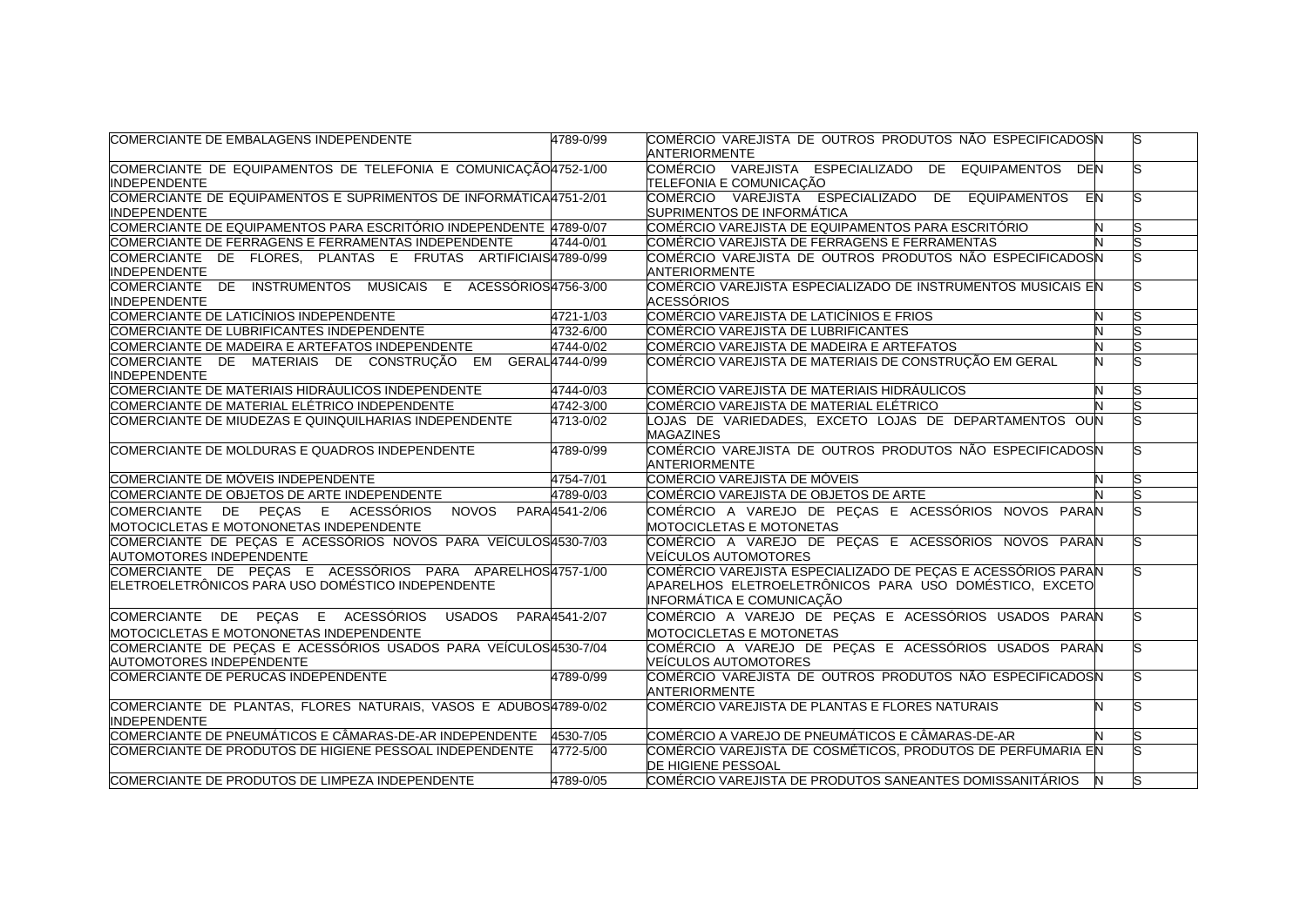| COMERCIANTE DE PRODUTOS DE PANIFICAÇÃO INDEPENDENTE                              | 4721-1/02 | PADARIA E CONFEITARIA COM PREDOMINÂNCIA DE REVENDA                                                  | S |
|----------------------------------------------------------------------------------|-----------|-----------------------------------------------------------------------------------------------------|---|
| COMERCIANTE DE PRODUTOS DE TABACARIA INDEPENDENTE                                | 4729-6/01 | <b>TABACARIA</b>                                                                                    |   |
| COMERCIANTE DE PRODUTOS NATURAIS INDEPENDENTE                                    | 4729-6/99 | COMÉRCIO VAREJISTA DE PRODUTOS ALIMENTÍCIOS EM GERAL OUN                                            |   |
|                                                                                  |           | ESPECIALIZADO EM PRODUTOS ALIMENTÍCIOS NÃO ESPECIFICADOS                                            |   |
|                                                                                  |           | <b>ANTERIORMENTE</b>                                                                                |   |
| COMERCIANTE DE PRODUTOS PARA FESTAS E NATAL INDEPENDENTE 4789-0/99               |           | COMÉRCIO VAREJISTA DE OUTROS PRODUTOS NÃO ESPECIFICADOSN                                            |   |
|                                                                                  |           | <b>ANTERIORMENTE</b>                                                                                |   |
| COMERCIANTE DE PRODUTOS RELIGIOSOS INDEPENDENTE                                  | 4789-0/99 | COMÉRCIO VAREJISTA DE OUTROS PRODUTOS NÃO ESPECIFICADOSN                                            |   |
|                                                                                  |           | <b>ANTERIORMENTE</b>                                                                                |   |
| COMERCIANTE DE REDES PARA DORMIR INDEPENDENTE                                    | 4789-0/99 | COMÉRCIO VAREJISTA DE OUTROS PRODUTOS NÃO ESPECIFICADOSIN                                           |   |
|                                                                                  |           | <b>ANTERIORMENTE</b>                                                                                |   |
| DE SISTEMA DE SEGURANÇA<br><b>COMERCIANTE</b><br>RESIDENCIAL4759-8/99            |           | COMÉRCIO VAREJISTA DE OUTROS ARTIGOS DE USO PESSOAL EN                                              |   |
| <b>INDEPENDENTE</b>                                                              |           | DOMÉSTICO NÃO ESPECIFICADOS ANTERIORMENTE                                                           |   |
| COMERCIANTE DE TECIDOS INDEPENDENTE                                              | 4755-5/01 | COMÉRCIO VAREJISTA DE TECIDOS                                                                       |   |
| COMERCIANTE DE TINTAS E MATERIAIS PARA PINTURA INDEPENDENTE 4741-5/00            |           | COMÉRCIO VAREJISTA DE TINTAS E MATERIAIS PARA PINTURA                                               |   |
| COMERCIANTE DE TOLDOS E PAPEL DE PAREDE INDEPENDENTE                             | 4759-8/99 | COMÉRCIO VAREJISTA DE OUTROS ARTIGOS DE USO PESSOAL EN<br>DOMÉSTICO NÃO ESPECIFICADOS ANTERIORMENTE |   |
| COMERCIANTE DE VIDROS INDEPENDENTE                                               | 4743-1/00 | COMÉRCIO VAREJISTA DE VIDROS                                                                        |   |
| COMPOTEIRO(A) INDEPENDENTE                                                       | 1031-7/00 | FABRICACÃO DE CONSERVAS DE FRUTAS                                                                   |   |
| CONFECCIONADOR(A) DE CARIMBOS INDEPENDENTE                                       | 3299-0/02 | FABRICAÇÃO DE CANETAS, LÁPIS E OUTROS ARTIGOS PARAN                                                 |   |
|                                                                                  |           | <b>ESCRITÓRIO</b>                                                                                   |   |
| CONFEITEIRO(A) INDEPENDENTE                                                      | 1091-1/02 | FABRICAÇÃO DE PRODUTOS DE PADARIA E CONFEITARIA COMN                                                |   |
|                                                                                  |           | PREDOMINÂNCIA DE PRODUÇÃO PRÓPRIA.                                                                  |   |
|                                                                                  |           |                                                                                                     |   |
| COSTUREIRO(A) DE ROUPAS, EXCETO SOB MEDIDA INDEPENDENTE                          | 1412-6/01 | CONFECÇÃO DE PEÇAS DE VESTUÁRIO, EXCETO ROUPAS ÍNTIMAS E ASS                                        |   |
|                                                                                  |           | CONFECCIONADAS SOB MEDIDA                                                                           |   |
| COSTUREIRO(A) DE ROUPAS, SOB MEDIDA INDEPENDENTE                                 | 1412-6/02 | CONFECÇÃO, SOB MEDIDA, DE PEÇAS DO VESTUÁRIO, EXCETO ROUPASS                                        |   |
|                                                                                  |           | ÍNTIMAS                                                                                             |   |
| COZINHEIRO(A) QUE FORNECE REFEIÇÕES PRONTAS E EMBALADAS5620-1/04                 |           | FORNECIMENTO DE ALIMENTOS PREPARADOS PREPONDERANTEMENTEN                                            |   |
| <b>PARA CONSUMO INDEPENDENTE</b>                                                 |           | <b>PARA CONSUMO DOMICILIAR</b>                                                                      |   |
| CRIADOR(A) DE ANIMAIS DOMÉSTICOS INDEPENDENTE                                    | 0159-8/02 | CRIAÇÃO DE ANIMAIS DE ESTIMAÇÃO                                                                     |   |
| CRIADOR(A) DE PEIXES ORNAMENTAIS EM ÁGUA DOCE INDEPENDENTE 0322-1/04             |           | CRIAÇÃO DE PEIXES ORNAMENTAIS EM ÁGUA DOCE                                                          |   |
| CRIADOR(A) DE PEIXES ORNAMENTAIS EM ÁGUA SALGADA0321-3/04<br><b>INDEPENDENTE</b> |           | CRIAÇÃO DE PEIXES ORNAMENTAIS EM ÁGUA SALGADA E SALOBRA                                             |   |
| CROCHETEIRO(A) INDEPENDENTE                                                      | 1422-3/00 | FABRICAÇÃO DE ARTIGOS DO VESTUÁRIO, PRODUZIDOS EM MALHARIASN                                        |   |
|                                                                                  |           | E TRICOTAGENS, EXCETO MEIAS                                                                         |   |
| CUIDADOR(A) DE ANIMAIS (PET SITTER) INDEPENDENTE                                 | 9609-2/08 | HIGIENE E EMBELEZAMENTO DE ANIMAIS DOMÉSTICOS                                                       |   |
| CUIDADOR(A) DE IDOSOS E ENFERMOS INDEPENDENTE                                    | 8712-3/00 | ATIVIDADES DE FORNECIMENTO DE INFRA-ESTRUTURA DE APOIO ES                                           |   |
|                                                                                  |           | ASSISTÊNCIA A PACIENTE NO DOMICÍLIO                                                                 |   |
| CUNHADOR(A) DE MOEDAS E MEDALHAS INDEPENDENTE                                    | 3211-6/03 | CUNHAGEM DE MOEDAS E MEDALHAS                                                                       |   |
| <b>CURTIDOR DE COURO INDEPENDENTE</b>                                            | 1510-6/00 | CURTIMENTO E OUTRAS PREPARAÇÕES DE COURO                                                            |   |
| CUSTOMIZADOR(A) DE ROUPAS INDEPENDENTE                                           | 1340-5/99 | OUTROS SERVIÇOS DE ACABAMENTO EM FIOS, TECIDOS, ARTEFATOSS                                          |   |
|                                                                                  |           | ITÊXTEIS E PECAS DO VESTUÁRIO                                                                       |   |
| DEPILADOR(A) INDEPENDENTE                                                        | 9602-5/02 | ATIVIDADES DE ESTÉTICA E OUTROS SERVIÇOS DE CUIDADOS COM AS                                         | N |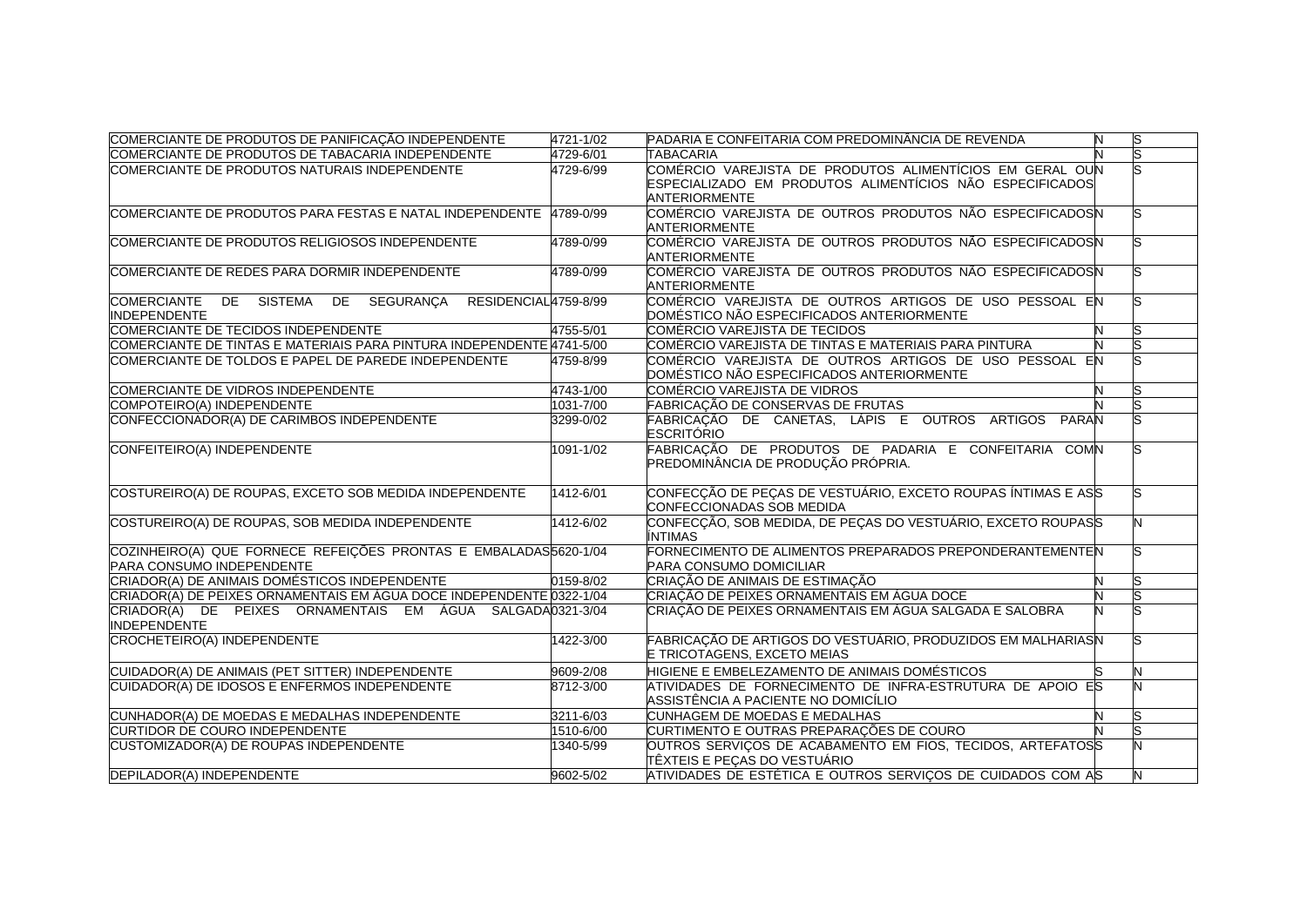|                                                                                            |               | <b>BELEZA</b>                                                                                                         |    |   |
|--------------------------------------------------------------------------------------------|---------------|-----------------------------------------------------------------------------------------------------------------------|----|---|
| <b>DIARISTA INDEPENDENTE</b>                                                               | 9700-5/00     | <b>SERVIÇOS DOMÉSTICOS</b>                                                                                            |    |   |
| DIGITADOR(A) INDEPENDENTE                                                                  | 8219-9/99     | PREPARAÇÃO DE DOCUMENTOS E SERVIÇOS ESPECIALIZADOS DES<br>APOIO ADMINISTRATIVO NÃO ESPECIFICADOS ANTERIORMENTE        |    |   |
| DISC JOCKEY (DJ) OU VIDEO JOCKEY (VJ) INDEPENDENTE                                         | 9001-9/06     | ATIVIDADES DE SONORIZAÇÃO E DE ILUMINAÇÃO                                                                             | lS |   |
| DISTRIBUIDOR(A) DE ÁGUA POTÁVEL EM CAMINHÃO<br><b>INDEPENDENTE</b>                         | PIPA3600-6/02 | <b>DISTRIBUIÇÃO DE ÁGUA POR CAMINHÕES</b>                                                                             |    |   |
| DOCEIRO(A) INDEPENDENTE                                                                    | 5620-1/04     | FORNECIMENTO DE ALIMENTOS PREPARADOS PREPONDERANTEMENTEN<br><b>PARA CONSUMO DOMICILIAR</b>                            |    |   |
| DUBLADOR(A) INDEPENDENTE                                                                   | 5912-0/01     | <b>SERVIÇOS DE DUBLAGEM</b>                                                                                           | S  |   |
| EDITOR(A) DE JORNAIS DIÁRIOS INDEPENDENTE                                                  | 5812-3/01     | EDITOR DE JORNAIS DIÁRIOS                                                                                             | S  |   |
| EDITOR(A) DE JORNAIS NÃO DIÁRIOS INDEPENDENTE                                              | 5812-3/02     | EDITOR DE JORNAIS NÃO DIÁRIOS                                                                                         |    |   |
| EDITOR(A) DE LISTA DE DADOS E DE OUTRAS INFORMAÇÕES 5819-1/00<br><b>INDEPENDENTE</b>       |               | EDIÇÃO DE CADASTROS, LISTAS E DE OUTROS PRODUTOS GRÁFICOS                                                             |    |   |
| EDITOR(A) DE LIVROS INDEPENDENTE                                                           | 5811-5/00     | EDIÇÃO DE LIVROS                                                                                                      |    |   |
| EDITOR(A) DE REVISTAS INDEPENDENTE                                                         | 5813-1/00     | <b>EDIÇÃO DE REVISTAS</b>                                                                                             |    |   |
| EDITOR(A) DE VÍDEO INDEPENDENTE                                                            | 5912-0/99     | ATIVIDADES DE PÓS-PRODUÇÃO CINEMATOGRÁFICA, DE VÍDEOS E DES<br>PROGRAMAS DE TELEVISÃO NÃO ESPECIFICADAS ANTERIORMENTE |    |   |
| ELETRICISTA DE AUTOMÓVEIS INDEPENDENTE                                                     | 4520-0/03     | SERVIÇOS DE MANUTENÇÃO E REPARAÇÃO ELÉTRICA DE VEÍCULOSS<br><b>AUTOMOTORES</b>                                        |    |   |
| ELETRICISTA EM RESIDÊNCIAS E ESTABELECIMENTOS COMERCIAIS 4321-5/00<br><b>INDEPENDENTE</b>  |               | INSTALAÇÃO E MANUTENÇÃO ELÉTRICA                                                                                      | u  |   |
| ENCADERNADOR(A)/PLASTIFICADOR(A) INDEPENDENTE                                              | 1822-9/01     | SERVIÇOS DE ENCADERNAÇÃO E PLASTIFICAÇÃO                                                                              | S  |   |
| <b>ENCANADOR INDEPENDENTE</b>                                                              | 4322-3/01     | INSTALAÇÕES HIDRÁULICAS, SANITÁRIAS E DE GÁS                                                                          |    |   |
| <b>ENGRAXATE INDEPENDENTE</b>                                                              | 9609-2/99     | OUTRAS ATIVIDADES DE SERVIÇOS PESSOAIS NÃO ESPECIFICADASS<br><b>ANTERIORMENTE</b>                                     |    |   |
| ENTREGADOR DE MALOTES INDEPENDENTE                                                         | 5320-2/01     | SERVIÇOS DE MALOTE NÃO REALIZADOS PELO CORREIO NACIONAL                                                               | lS |   |
| ENVASADOR(A) E EMPACOTADOR(A) INDEPENDENTE                                                 | 8292-0/00     | ENVASAMENTO E EMPACOTAMENTO SOB CONTRATO                                                                              |    |   |
| ESTAMPADOR(A) DE PEÇAS DO VESTUÁRIO INDEPENDENTE                                           | 1340-5/01     | ESTAMPARIA E TEXTURIZAÇÃO EM FIOS, TECIDOS, ARTEFATOS TÊXTEISS<br>E PEÇAS DO VESTUÁRIO                                |    |   |
| ESTETICISTA DE ANIMAIS DOMÉSTICOS INDEPENDENTE                                             | 9609-2/08     | HIGIENE E EMBELEZAMENTO DE ANIMAIS DOMÉSTICOS                                                                         | ls | И |
| <b>ESTETICISTA INDEPENDENTE</b>                                                            | 9602-5/02     | ATIVIDADES DE ESTÉTICA E OUTROS SERVIÇOS DE CUIDADOS COM A<br><b>BELEZA</b>                                           | S  |   |
| ESTOFADOR(A) INDEPENDENTE                                                                  | 9529-1/05     | REPARAÇÃO DE ARTIGOS DO MOBILIÁRIO                                                                                    | S  |   |
| FABRICANTE DE AÇÚCAR MASCAVO INDEPENDENTE                                                  | 1071-6/00     | FABRICAÇÃO DE AÇÚCAR EM BRUTO                                                                                         |    |   |
| FABRICANTE DE AMENDOIM E CASTANHA DE CAJU TORRADOS E1031-7/00<br>SALGADOS INDEPENDENTE     |               | <b>FABRICANTE DE CONSERVAS DE FRUTAS</b>                                                                              |    |   |
| FABRICANTE DE ALIMENTOS PRONTOS CONGELADOS INDEPENDENTE 1096-1/00                          |               | FABRICAÇÃO DE ALIMENTOS E PRATOS PRONTOS                                                                              | Ν  |   |
| FABRICANTE DE AMIDO E FÉCULAS DE VEGETAIS INDEPENDENTE                                     | 1065-1/01     | FABRICAÇÃO DE AMIDOS E FÉCULAS DE VEGETAIS                                                                            |    |   |
| <b>FABRICANTE DE ARTEFATOS DE FUNILARIA INDEPENDENTE</b>                                   | 2532-2/01     | PRODUÇÃO DE ARTEFATOS ESTAMPADOS DE METAL                                                                             | N  |   |
| FABRICANTE DE ARTEFATOS ESTAMPADOS DE METAL, SOB2532-2/01<br>ENCOMENDA OU NÃO INDEPENDENTE |               | PRODUÇÃO DE ARTEFATOS ESTAMPADOS DE METAL                                                                             |    |   |
| FABRICANTE DE ARTEFATOS PARA PESCA E ESPORTE INDEPENDENTE 3230-2/00                        |               | FABRICAÇÃO DE ARTEFATOS PARA PESCA E ESPORTE                                                                          |    |   |
| FABRICANTE DE ARTEFATOS TÊXTEIS PARA USO DOMÉSTICO 1351-1/00                               |               | FABRICAÇÃO DE ARTEFATOS TÊXTEIS PARA USO DOMÉSTICO                                                                    |    |   |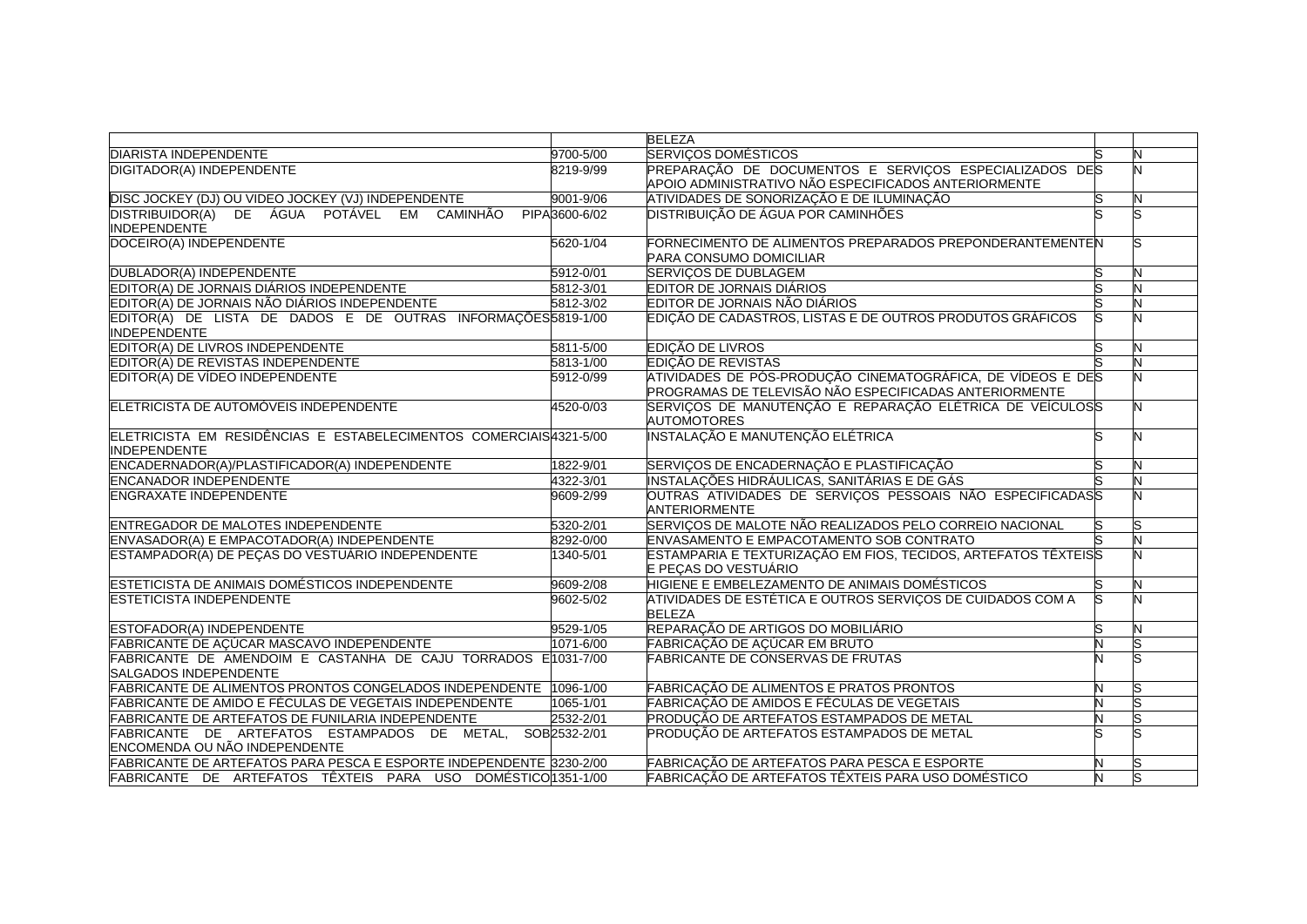| <b>INDEPENDENTE</b>                                                   |               |                                                                     |   |   |
|-----------------------------------------------------------------------|---------------|---------------------------------------------------------------------|---|---|
| <b>FABRICANTE DE ARTIGOS DE CUTELARIA INDEPENDENTE</b>                | $2541 - 1/00$ | FABRICAÇÃO DE ARTIGOS DE CUTELARIA                                  | N |   |
| FABRICANTE DE AVIAMENTOS PARA COSTURA INDEPENDENTE                    | 3299-0/05     | FABRICAÇÃO DE AVIAMENTOS PARA COSTURA                               |   |   |
| FABRICANTE DE BALAS, CONFEITOS E FRUTAS CRISTALIZADAS1093-7/02        |               | FABRICAÇÃO DE FRUTAS CRISTALIZADAS, BALAS E SEMELHANTES             |   |   |
| <b>INDEPENDENTE</b>                                                   |               |                                                                     |   |   |
| <b>FABRICANTE DE BOLSAS/BOLSEIRO INDEPENDENTE</b>                     | 1521-1/00     | FABRICAÇÃO DE ARTIGOS PARA VIAGEM, BOLSAS E SEMELHANTES DEN         |   |   |
|                                                                       |               | <b>QUALQUER MATERIAL</b>                                            |   |   |
| FABRICANTE DE BRINQUEDOS NÃO ELETRÔNICOS INDEPENDENTE                 | 3240-0/99     | FABRICAÇÃO DE OUTROS BRINQUEDOS E JOGOS RECREATIVOS NÃON            |   |   |
|                                                                       |               | <b>ESPECIFICADOS ANTERIORMENTE</b>                                  |   |   |
| FABRICANTE DE CALÇADOS DE BORRACHA, MADEIRA E TECIDOS E1539-4/00      |               | FABRICAÇÃO DE CALÇADOS DE MATERIAIS NÃO ESPECIFICADOSN              |   |   |
| <b>FIBRAS INDEPENDENTE</b>                                            |               | <b>ANTERIORMENTE</b>                                                |   |   |
| <b>FABRICANTE DE CALÇADOS DE COURO INDEPENDENTE</b>                   | 1531-9/01     | FABRICAÇÃO DE CALÇADOS DE COURO                                     |   |   |
| FABRICANTE DE CHÁ INDEPENDENTE                                        | 1099-6/05     | FABRICAÇÃO DE PRODUTOS PARA INFUSÃO (CHÁ, MATE, ETC.)               |   |   |
| <b>FABRICANTE DE CINTOS/CINTEIRO INDEPENDENTE</b>                     | 1414-2/00     | FABRICAÇÃO DE ACESSÓRIOS DO VESTUÁRIO, EXCETO PARAN                 |   |   |
|                                                                       |               | SEGURANÇA E PROTEÇÃO                                                |   |   |
| <b>FABRICANTE DE CONSERVAS DE FRUTAS INDEPENDENTE</b>                 | 1031-7/00     | FABRICAÇÃO DE CONSERVAS DE FRUTAS                                   |   | S |
| FABRICANTE DE CONSERVAS DE LEGUMES E OUTROS VEGETAIS/1032-5/99        |               | FABRICAÇÃO DE CONSERVAS DE LEGUMES E OUTROS VEGETAIS, N             |   |   |
| <b>INDEPENDENTE</b>                                                   |               | <b>EXCETO PALMITO</b>                                               |   |   |
| FABRICANTE DE EMBALAGENS DE CARTOLINA E PAPEL-CARTÃO 1732-0/00        |               | FABRICAÇÃO DE EMBALAGENS DE CARTOLINA E PAPEL-CARTÃO                | N |   |
| <b>INDEPENDENTE</b>                                                   |               |                                                                     |   |   |
| <b>FABRICANTE DE EMBALAGENS DE MADEIRA INDEPENDENTE</b>               | 1623-4/00     | FABRICAÇÃO DE ARTEFATOS DE TANOARIA E DE EMBALAGENS DEN             |   |   |
|                                                                       |               | <b>MADEIRA</b>                                                      |   |   |
| <b>FABRICANTE DE EMBALAGENS DE PAPEL INDEPENDENTE</b>                 | 1731-1/00     | FABRICAÇÃO DE EMBALAGENS DE PAPEL                                   |   |   |
| <b>FABRICANTE DE ESPECIARIAS INDEPENDENTE</b>                         | 1095-3/00     | FABRICAÇÃO DE ESPECIARIAS, MOLHOS, TEMPEROS E CONDIMENTOS           |   |   |
| FABRICANTE DE ESQUADRIAS METÁLICAS SOB ENCOMENDA OU NÃO 2512-8/00     |               | FABRICAÇÃO DE ESQUADRIAS DE METAL                                   |   |   |
| <b>INDEPENDENTE</b>                                                   |               |                                                                     |   |   |
| FABRICANTE DE FIOS DE ALGODÃO INDEPENDENTE                            | 1311-1/00     | PREPARAÇÃO E FIAÇÃO DE FIBRAS DE ALGODÃO                            |   |   |
| FABRICANTE DE FIOS DE LINHO, RAMI, JUTA, SEDA E LA1312-0/00           |               | PREPARAÇÃO E FIAÇÃO DE FIBRAS TÊXTEIS NATURAIS, EXCETON             |   |   |
| <b>INDEPENDENTE</b>                                                   |               | <b>ALGODÃO</b>                                                      |   |   |
| FABRICANTE DE FUMO E DERIVADOS DO FUMO INDEPENDENTE                   | 1220-4/99     | FABRICAÇÃO DE OUTROS PRODUTOS DO FUMO, EXCETO CIGARROS, N           |   |   |
|                                                                       |               | CIGARRILHAS E CHARUTOS                                              |   |   |
| FABRICANTE DE GELÉIA DE MOCOTÓ INDEPENDENTE                           | 1099-6/99     | FABRICAÇÃO DE OUTROS PRODUTOS<br><b>ALIMENTÍCIOS</b><br><b>NÃON</b> |   |   |
|                                                                       |               | <b>ESPECIFICADOS ANTERIORMENTE</b>                                  |   |   |
| <b>FABRICANTE DE GELO COMUM INDEPENDENTE</b>                          | 1099-6/04     | FABRICAÇÃO DE GELO COMUM                                            |   |   |
| FABRICANTE DE GUARDA-CHUVAS E SIMILARES INDEPENDENTE                  | 3299-0/01     | FABRICAÇÃO DE GUARDA-CHUVAS E SIMILARES                             |   |   |
| <b>FABRICANTE DE GUARDANAPOS E COPOS DE PAPEL INDEPENDENTE</b>        | 1742-7/99     | FABRICAÇÃO DE PRODUTOS DE PAPEL PARA USO DOMÉSTICO EN               |   |   |
|                                                                       |               | HIGIÊNICO-SANITÁRIO NÃO ESPECIFICADOS ANTERIORMENTE                 |   |   |
| <b>FABRICANTE DE INSTRUMENTOS MUSICAIS INDEPENDENTE</b>               | 3220-5/00     | FABRICAÇÃO DE INSTRUMENTOS MUSICAIS, PEÇAS E ACESSÓRIOS             |   |   |
| <b>FABRICANTE DE JOGOS RECREATIVOS INDEPENDENTE</b>                   | 3240-0/99     | FABRICAÇÃO DE OUTROS BRINQUEDOS E JOGOS RECREATIVOS NÃON            |   |   |
|                                                                       |               | <b>ESPECIFICADOS ANTERIORMENTE</b>                                  |   |   |
| <b>FABRICANTE DE LATICÍNIOS INDEPENDENTE</b>                          | 1052-0/00     | <b>FABRICAÇÃO DE LATICÍNIOS</b>                                     |   |   |
| FABRICANTE DE LETREIROS, PLACAS E PAINÉIS NÃO LUMINOSOS, SOB3299-0/03 |               | FABRICAÇÃO DE LETRAS, LETREIROS E PLACAS DE QUALQUERS               |   |   |
| ENCOMENDA OU NÃO INDEPENDENTE                                         |               | MATERIAL, EXCETO LUMINOSOS                                          |   |   |
| FABRICANTE DE LUMINÁRIAS E OUTROS EQUIPAMENTOS DE2740-6/02            |               | FABRICAÇÃO DE LUMINÁRIAS E OUTROS EQUIPAMENTOS DEN                  |   |   |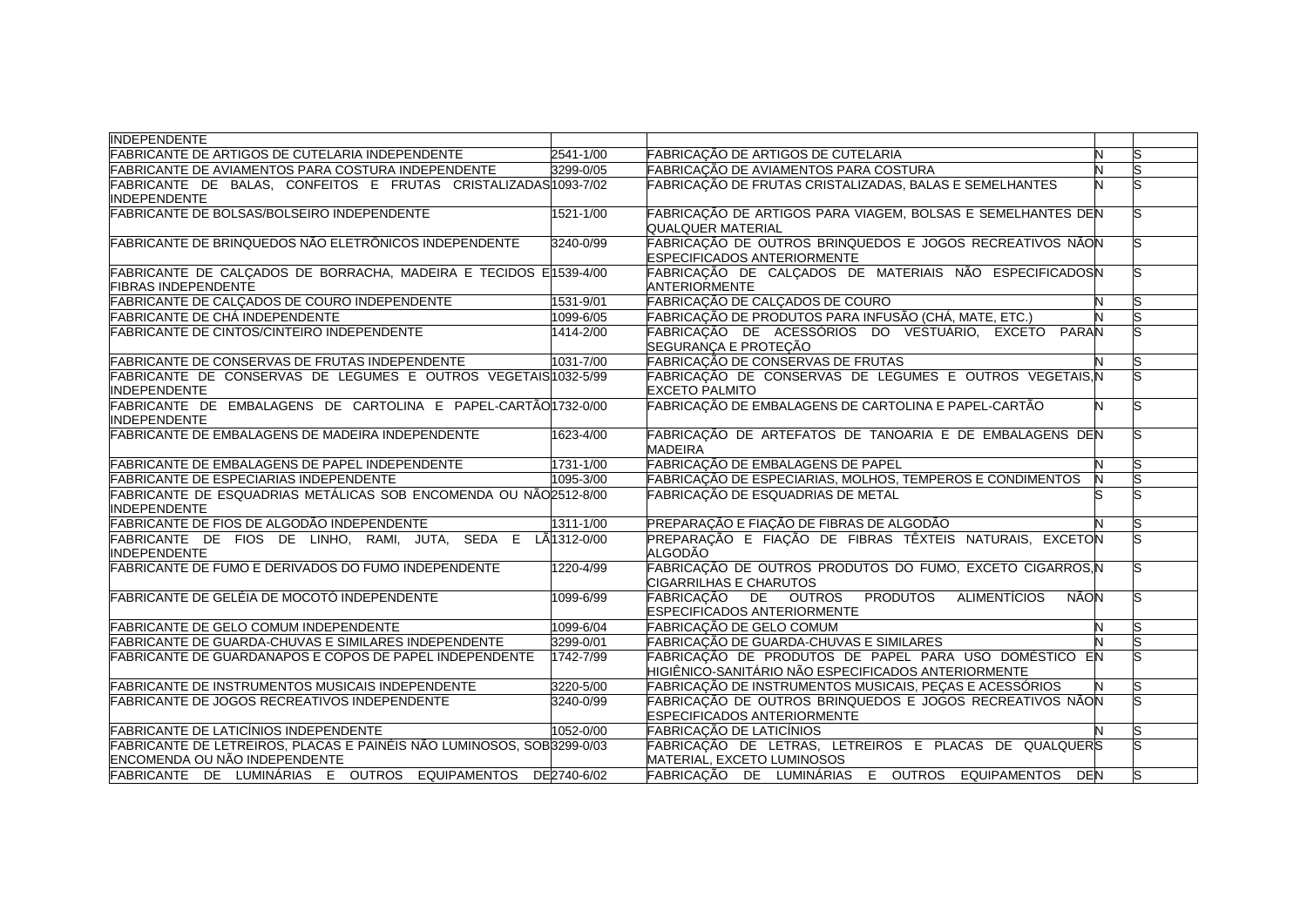| ILUMINAÇÃO INDEPENDENTE                                           |                  | ILUMINACÃO                                                          |   |   |
|-------------------------------------------------------------------|------------------|---------------------------------------------------------------------|---|---|
| <b>FABRICANTE DE MALAS INDEPENDENTE</b>                           | 1521-1/00        | FABRICAÇÃO DE ARTIGOS PARA VIAGEM, BOLSAS E SEMELHANTES DEN         |   |   |
|                                                                   |                  | <b>QUALQUER MATERIAL</b>                                            |   |   |
| <b>FABRICANTE DE MASSAS ALIMENTÍCIAS INDEPENDENTE</b>             | 1094-5/00        | FABRICAÇÃO DE MASSAS ALIMENTÍCIAS                                   |   |   |
| <b>FABRICANTE DE MEIAS INDEPENDENTE</b>                           | 1421-5/00        | <b>FABRICAÇÃO DE MEIAS</b>                                          |   |   |
| <b>FABRICANTE DE MOCHILAS E CARTEIRAS INDEPENDENTE</b>            | 1521-1/00        | FABRICAÇÃO DE ARTIGOS PARA VIAGEM, BOLSAS E SEMELHANTES DEN         |   |   |
|                                                                   |                  | <b>QUALQUER MATERIAL</b>                                            |   |   |
| FABRICANTE DE PAINÉIS E LETREIROS LUMINOSOS INDEPENDENTE          | 3299-0/04        | FABRICAÇÃO DE PAINÉIS E LETREIROS LUMINOSOS                         |   |   |
| FABRICANTE DE PÃO DE QUEIJO CONGELADO INDEPENDENTE                | 1091-1/01        | FABRICAÇÃO DE PRODUTOS DE PANIFICAÇÃO INDUSTRIAL                    |   |   |
| <b>FABRICANTE DE PAPEL INDEPENDENTE</b>                           | 1721-4/00        | <b>FABRICAÇÃO DE PAPEL</b>                                          |   |   |
| FABRICANTE DE PARTES DE PEÇAS DO VESTUÁRIO - FACÇÃO 1412-6/03     |                  | FACÇÃO DE PEÇAS DO VESTUÁRIO, EXCETO ROUPAS ÍNTIMAS                 |   |   |
| <b>INDEPENDENTE</b>                                               |                  |                                                                     |   |   |
| FABRICANTE DE PARTES DE ROUPAS ÍNTIMAS -                          | FACÇÃO 1411-8/02 | <b>FACÇÃO DE ROUPAS ÍNTIMAS</b>                                     |   |   |
| <b>INDEPENDENTE</b>                                               |                  |                                                                     |   |   |
| FABRICANTE DE PARTES DE ROUPAS PROFISSIONAIS - FACÇÃO 1413-4/03   |                  | <b>FACÇÃO DE ROUPAS PROFISSIONAIS</b>                               |   |   |
| <b>INDEPENDENTE</b>                                               |                  |                                                                     |   |   |
| <b>FABRICANTE DE PARTES PARA CALÇADOS INDEPENDENTE</b>            | 1540-8/00        | FABRICAÇÃO DE PARTES PARA CALÇADOS, DE QUALQUER MATERIAL            |   |   |
| <b>FABRICANTE DE POLPAS DE FRUTAS INDEPENDENTE</b>                | 1031-7/00        | <b>FABRICAÇÃO DE CONSERVAS DE FRUTAS</b>                            |   |   |
| FABRICANTE DE PRODUTOS DE SOJA INDEPENDENTE                       | 1099-6/99        | FABRICACÃO DE OUTROS PRODUTOS<br><b>ALIMENTÍCIOS</b><br><b>NÃON</b> |   |   |
|                                                                   |                  | <b>ESPECIFICADOS ANTERIORMENTE</b>                                  |   |   |
| FABRICANTE DE PRODUTOS DE TECIDO NÃO TECIDO PARA USO3292-2/02     |                  | FABRICAÇÃO DE EQUIPAMENTOS E ACESSÓRIOS PARA SEGURANÇAN             |   |   |
| ODONTO-MÉDICO-HOSPITALAR INDEPENDENTE                             |                  | PESSOAL E PROFISSIONAL                                              |   |   |
| FABRICANTE DE PRODUTOS DERIVADOS DE CARNE INDEPENDENTE            | 1013-9/01        | FABRICAÇÃO DE PRODUTOS DE CARNE                                     | N |   |
| <b>FABRICANTE DE PRODUTOS DERIVADOS DO ARROZ INDEPENDENTE</b>     | 1061-9/02        | FABRICAÇÃO DE PRODUTOS DO ARROZ                                     |   |   |
| FABRICANTE DE RAPADURA E MELAÇO INDEPENDENTE                      | 1071-6/00        | FABRICAÇÃO DE AÇÚCAR EM BRUTO                                       |   |   |
| FABRICANTE DE REFRESCOS, XAROPES E PÓS PARA REFRESCOS 122-4/03    |                  | FABRICAÇÃO DE REFRESCOS, XAROPES E PÓS PARA REFRESCOS, N            |   |   |
| <b>INDEPENDENTE</b>                                               |                  | <b>EXCETO REFRESCOS DE FRUTAS</b>                                   |   |   |
| <b>FABRICANTE DE ROUPAS ÍNTIMAS INDEPENDENTE</b>                  | 1411-8/01        | CONFECÇÃO DE ROUPAS ÍNTIMAS                                         |   |   |
| FABRICANTE DE SUCOS CONCENTRADOS DE FRUTAS, HORTALIÇAS E1033-3/01 |                  | FABRICAÇÃO DE SUCOS CONCENTRADOS DE FRUTAS, HORTALICAS EN           |   |   |
| LEGUMES INDEPENDENTE                                              |                  | <b>LEGUMES</b>                                                      |   |   |
| FABRICANTE DE SUCOS DE FRUTAS, HORTALIÇAS E LEGUMES 1033-3/02     |                  | FABRICAÇÃO DE SUCOS DE FRUTAS, HORTALIÇAS E LEGUMES, EXCETON        |   |   |
| <b>INDEPENDENTE</b>                                               |                  | <b>CONCENTRADOS</b>                                                 |   |   |
| FABRICANTE DE VELAS, INCLUSIVE DECORATIVAS INDEPENDENTE           | 3299-0/06        | FABRICAÇÃO DE VELAS, INCLUSIVE DECORATIVAS                          |   |   |
| <b>FARINHEIRO DE MANDIOCA INDEPENDENTE</b>                        | 1063-5/00        | FABRICAÇÃO DE FARINHA DE MANDIOCA E DERIVADOS                       |   |   |
| <b>FARINHEIRO DE MILHO INDEPENDENTE</b>                           | 1064-3/00        | FABRICAÇÃO DE FARINHA DE MILHO E DERIVADOS, EXCETO ÓLEOS DEN        |   |   |
|                                                                   |                  | <b>MILHO</b>                                                        |   |   |
| FERRAMENTEIRO(A) INDEPENDENTE                                     | 2543-8/00        | <b>FABRICAÇÃO DE FERRAMENTAS</b>                                    | N |   |
| FERREIRO/FORJADOR INDEPENDENTE                                    | 2543-8/00        | FABRICAÇÃO DE FERRAMENTAS                                           |   |   |
| FILMADOR(A) INDEPENDENTE                                          | 7420-0/04        | FILMAGEM DE FESTAS E EVENTOS                                        |   |   |
| FORNECEDOR(A) DE ALIMENTOS PREPARADOS PARA EMPRESAS5620-1/01      |                  | FORNECIMENTO DE ALIMENTOS PREPARADOS PREPONDERANTEMENTEN            |   |   |
| <b>INDEPENDENTE</b>                                               |                  | <b>PARA EMPRESAS</b>                                                |   |   |
| <b>FOSSEIRO (LIMPADOR DE FOSSA) INDEPENDENTE</b>                  | 3702-9/00        | ATIVIDADES RELACIONADAS A ESGOTO, EXCETO A GESTÃO DE REDES          |   |   |
| FOTOCOPIADOR(A) INDEPENDENTE                                      | 8219-9/01        | <b>FOTOCÓPIAS</b>                                                   |   |   |
| FOTÓGRAFO(A) INDEPENDENTE                                         | 7420-0/01        | ATIVIDADES DE PRODUÇÃO DE FOTOGRAFIAS, EXCETO AÉREA ES              |   | N |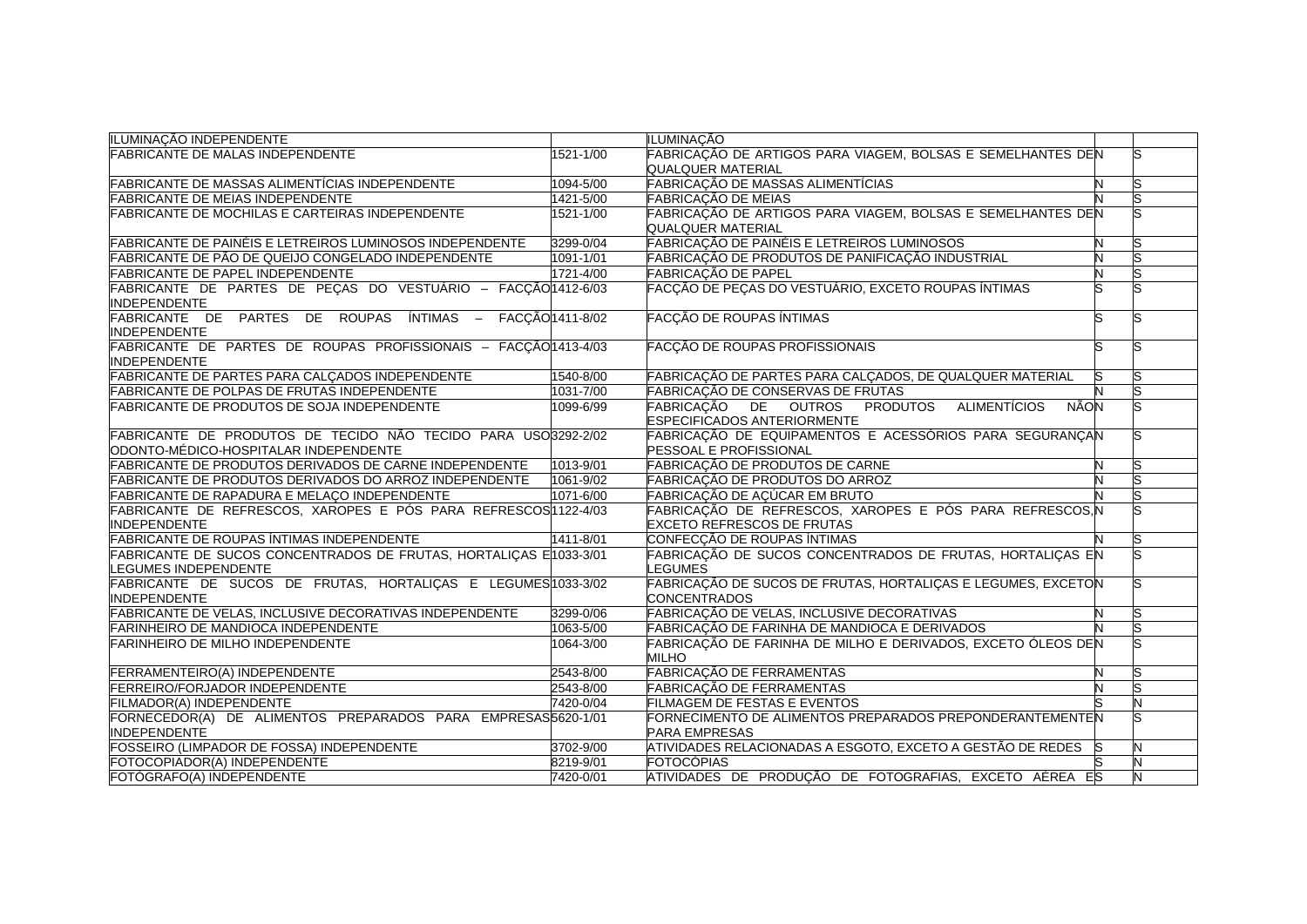|                                                                                                                                                      |           | <b>SUBMARINA</b>                                                                                  |     |   |
|------------------------------------------------------------------------------------------------------------------------------------------------------|-----------|---------------------------------------------------------------------------------------------------|-----|---|
| FOTÓGRAFO(A) AÉREO INDEPENDENTE                                                                                                                      | 7420-0/02 | ATIVIDADES DE PRODUÇÃO DE FOTOGRAFIAS AÉREAS E SUBMARINAS                                         | lS. | N |
| FOTÓGRAFO(A) SUBMARINO INDEPENDENTE                                                                                                                  | 7420-0/02 | ATIVIDADES DE PRODUÇÃO DE FOTOGRAFIAS AÉREAS E SUBMARINAS                                         | lS. | N |
| FUNILEIRO / LANTERNEIRO INDEPENDENTE                                                                                                                 | 4520-0/02 | SERVIÇOS DE LANTERNAGEM OU FUNILARIA E PINTURA DE VEÍCULOSS<br><b>AUTOMOTORES</b>                 |     |   |
| GALVANIZADOR(A) INDEPENDENTE                                                                                                                         | 2539-0/02 | SERVIÇOS DE TRATAMENTO E REVESTIMENTO EM METAIS                                                   |     |   |
| <b>GESSEIRO(A) INDEPENDENTE</b>                                                                                                                      | 4330-4/03 | OBRAS DE ACABAMENTO EM GESSO E ESTUQUE                                                            |     | N |
| GRAVADOR(A) DE CARIMBOS INDEPENDENTE                                                                                                                 | 8299-7/03 | SERVIÇOS DE GRAVAÇÃO DE CARIMBOS, EXCETO CONFECÇÃO                                                |     |   |
| GUARDADOR(A) DE MÓVEIS INDEPENDENTE                                                                                                                  | 5211-7/02 | <b>GUARDA-MÓVEIS</b>                                                                              | S   |   |
| <b>GUIA DE TURISMO INDEPENDENTE</b>                                                                                                                  | 7912-1/00 | <b>OPERADORES TURÍSTICOS</b>                                                                      |     |   |
| GUINCHEIRO INDEPENDENTE (REBOQUE DE VEÍCULOS)                                                                                                        | 5229-0/02 | SERVIÇOS DE REBOQUE DE VEÍCULOS                                                                   | S   |   |
| HUMORISTA E CONTADOR DE HISTÓRIAS INDEPENDENTE                                                                                                       | 9001-9/01 | <b>PRODUÇÃO TEATRAL</b>                                                                           | S   |   |
| <b>INSTALADOR(A) DE ANTENAS DE TV INDEPENDENTE</b>                                                                                                   | 4321-5/00 | INSTALAÇÃO E MANUTENÇÃO ELÉTRICA                                                                  | S   |   |
| INSTALADOR(A) DE EQUIPAMENTOS DE SEGURANCA DOMICILIAR E4321-5/00<br>EMPRESARIAL, SEM PRESTAÇÃO DE SERVIÇOS DE VIGILÂNCIA E<br>SEGURANÇA INDEPENDENTE |           | INSTALAÇÃO E MANUTENÇÃO ELÉTRICA                                                                  |     |   |
| INSTALADOR(A) DE EQUIPAMENTOS PARA ORIENTAÇÃO À NAVEGAÇÃO 4329-1/02<br>MARÍTIMA, FLUVIAL E LACUSTRE INDEPENDENTE                                     |           | INSTALAÇÃO DE EQUIPAMENTOS PARA ORIENTAÇÃO À NAVEGAÇÃOS<br>MARÍTIMA, FLUVIAL E LACUSTRE           |     |   |
| INSTALADOR(A) DE ISOLANTES ACÚSTICOS E DE VIBRAÇÃO 4329-1/05<br><b>INDEPENDENTE</b>                                                                  |           | TRATAMENTOS TÉRMICOS, ACÚSTICOS OU DE VIBRAÇÃO                                                    |     |   |
| INSTALADOR(A) DE ISOLANTES TÉRMICOS INDEPENDENTE                                                                                                     | 4329-1/05 | TRATAMENTOS TÉRMICOS, ACÚSTICOS OU DE VIBRAÇÃO                                                    | S   | Ν |
| INSTALADOR(A) DE MÁQUINAS E EQUIPAMENTOS INDUSTRIAIS3321-0/00<br><b>INDEPENDENTE</b>                                                                 |           | INSTALAÇÃO DE MÁQUINAS E EQUIPAMENTOS INDUSTRIAIS                                                 |     |   |
| INSTALADOR(A) DE PAINÉIS PUBLICITÁRIOS INDEPENDENTE                                                                                                  | 4329-1/01 | INSTALAÇÃO DE PAINÉIS PUBLICITÁRIOS                                                               |     |   |
| INSTALADOR(A) DE REDE DE COMPUTADORES INDEPENDENTE                                                                                                   | 6190-6/99 | OUTRAS ATIVIDADES DE TELECOMUNICAÇÕES NÃO ESPECIFICADASS<br><b>ANTERIORMENTE</b>                  |     |   |
| INSTALADOR(A) DE SISTEMA DE PREVENÇÃO CONTRA INCÊNDIO4322-3/03<br><b>INDEPENDENTE</b>                                                                |           | INSTALAÇÕES DE SISTEMA DE PREVENÇÃO CONTRA INCÊNDIO                                               | S   |   |
| INSTALADOR(A) E REPARADOR (A) DE ACESSÓRIOS AUTOMOTIVOS4520-0/07<br><b>INDEPENDENTE</b>                                                              |           | SERVIÇOS DE INSTALAÇÃO, MANUTENÇÃO E REPARAÇÃO<br>DES<br>ACESSÓRIOS PARA VEÍCULOS AUTOMOTORES     |     |   |
| INSTALADOR(A) E REPARADOR(A) DE ELEVADORES, ESCADAS E4329-1/03<br><b>ESTEIRAS ROLANTES INDEPENDENTE</b>                                              |           | INSTALAÇÃO, MANUTENÇÃO E REPARAÇÃO DE ELEVADORES, ESCADASS<br><b>E ESTEIRAS ROLANTES</b>          |     |   |
| INSTALADOR(A) E REPARADOR DE COFRES, TRANCAS E TRAVAS DE8020-0/02<br><b>SEGURANCA INDEPENDENTE</b>                                                   |           | OUTRAS ATIVIDADES DE SERVIÇOS DE SEGURANÇA                                                        | S   |   |
| INSTALADOR(A) E REPARADOR(A) DE SISTEMAS CENTRAIS DE AR4322-3/02<br>CONDICIONADO, DE VENTILAÇÃO E REFRIGERAÇÃO INDEPENDENTE                          |           | INSTALAÇÃO E MANUTENÇÃO DE SISTEMAS CENTRAIS DE ARS<br>CONDICIONADO, DE VENTILAÇÃO E REFRIGERAÇÃO |     |   |
| INSTRUTOR(A) DE ARTE E CULTURA EM GERAL INDEPENDENTE                                                                                                 | 8592-9/99 | ENSINO DE ARTE E CULTURA NÃO ESPECIFICADO ANTERIORMENTE                                           | ິທ  |   |
| INSTRUTOR(A) DE ARTES CÊNICAS INDEPENDENTE                                                                                                           | 8592-9/02 | ENSINO DE ARTES CÊNICAS, EXCETO DANÇA                                                             |     |   |
| INSTRUTOR(A) DE CURSOS GERENCIAIS INDEPENDENTE                                                                                                       | 8599-6/04 | TREINAMENTO EM DESENVOLVIMENTO PROFISSIONAL E GERENCIAL                                           | S   |   |
| INSTRUTOR(A) DE CURSOS PREPARATÓRIOS INDEPENDENTE                                                                                                    | 8599-6/05 | <b>CURSOS PREPARATÓRIOS PARA CONCURSOS</b>                                                        | S   |   |
| INSTRUTOR(A) DE IDIOMAS INDEPENDENTE                                                                                                                 | 8593-7/00 | <b>ENSINO DE IDIOMAS</b>                                                                          | S   |   |
| INSTRUTOR(A) DE INFORMÁTICA INDEPENDENTE                                                                                                             | 8599-6/03 | TREINAMENTO EM INFORMÁTICA                                                                        |     |   |
| INSTRUTOR(A) DE MÚSICA INDEPENDENTE                                                                                                                  | 8592-9/03 | <b>ENSINO DE MÚSICA</b>                                                                           | S   |   |
| JARDINEIRO(A) INDEPENDENTE                                                                                                                           | 8130-3/00 | <b>ATIVIDADES PAISAGÍSTICAS</b>                                                                   | S   | N |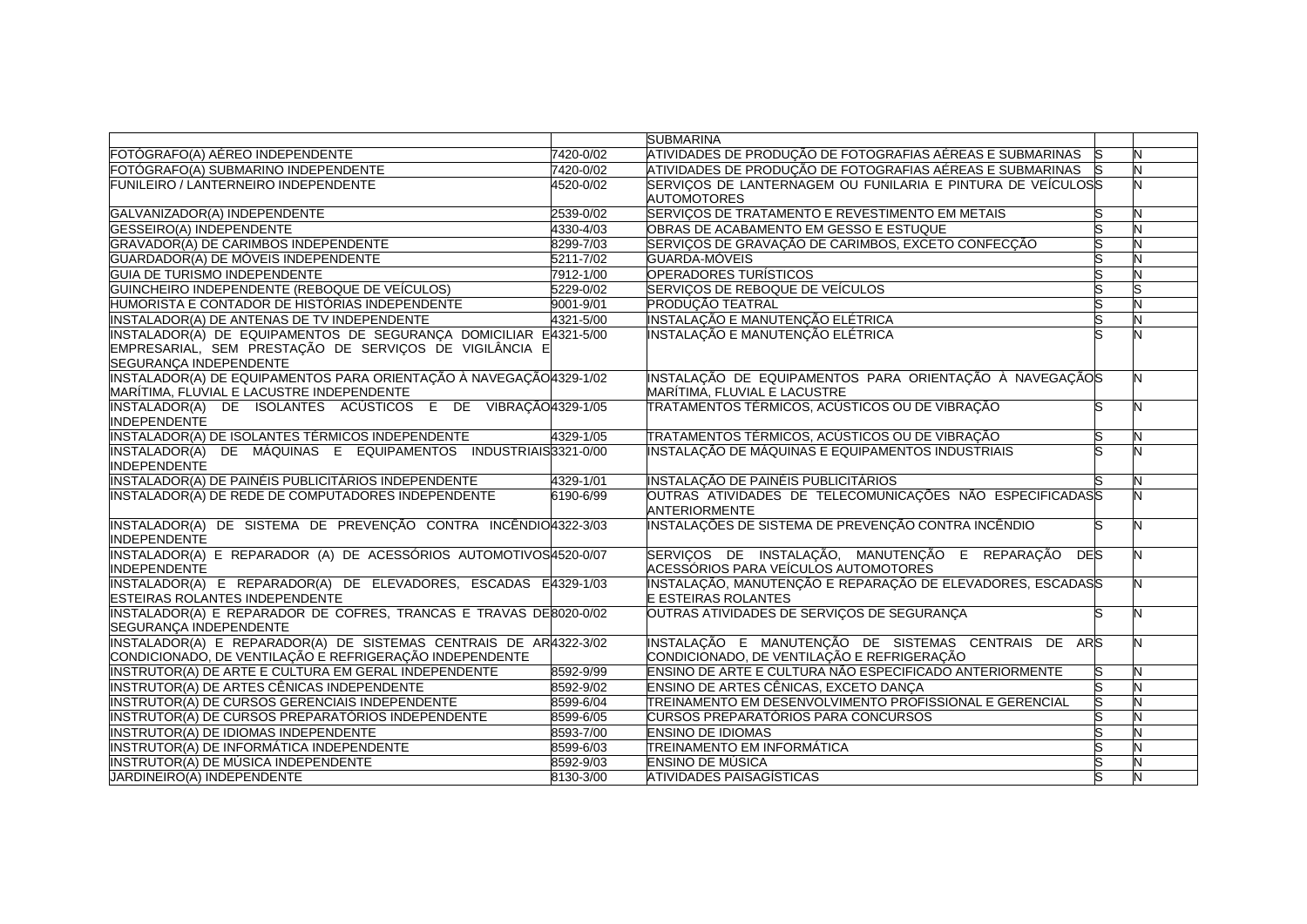| <b>JORNALEIRO(A) INDEPENDENTE</b>                                                                                                                      | 4761-0/02       | COMÉRCIO VAREJISTA DE JORNAIS E REVISTAS                                                                             | N | ls |
|--------------------------------------------------------------------------------------------------------------------------------------------------------|-----------------|----------------------------------------------------------------------------------------------------------------------|---|----|
| LAPIDADOR(A) INDEPENDENTE                                                                                                                              | 3211-6/01       | LAPIDAÇÃO DE GEMAS                                                                                                   |   |    |
| LAVADEIRO(A) DE ROUPAS INDEPENDENTE                                                                                                                    | 9601-7/01       | LAVANDERIAS                                                                                                          |   |    |
| LAVADEIRO(A) DE ROUPAS PROFISSIONAIS INDEPENDENTE                                                                                                      | 9601-7/03       | <b>TOALHEIROS</b>                                                                                                    |   |    |
| LAVADOR(A) E POLIDOR DE CARRO INDEPENDENTE                                                                                                             | 4520-0/05       | SERVIÇOS DE LAVAGEM, LUBRIFICAÇÃO E POLIMENTO DE VEÍCULOSS<br><b>AUTOMOTORES</b>                                     |   |    |
| LAVADOR(A) DE ESTOFADO E SOFÁ INDEPENDENTE                                                                                                             | 9609-2/99       | OUTRAS ATIVIDADES DE SERVIÇOS PESSOAIS NÃO ESPECIFICADASS<br><b>ANTERIORMENTE</b>                                    |   |    |
| LIVREIRO(A) INDEPENDENTE                                                                                                                               | 4761-0/01       | COMÉRCIO VAREJISTA DE LIVROS                                                                                         |   |    |
| LOCADOR DE ANDAIMES INDEPENDENTE                                                                                                                       | 7732-2/02       | <b>ALUGUEL DE ANDAIMES</b>                                                                                           |   |    |
| LOCADOR(A) DE APARELHOS DE JOGOS ELETRÔNICOS INDEPENDENTE 7729-2/01                                                                                    |                 | ALUGUEL DE APARELHOS DE JOGOS ELETRÔNICOS                                                                            |   |    |
| LOCADOR(A) DE BICICLETAS, INDEPENDENTE                                                                                                                 | 7721-7/00       | ALUGUEL DE EQUIPAMENTOS RECREATIVOS E ESPORTIVOS                                                                     |   |    |
| LOCADOR(A) DE EQUIPAMENTOS CIENTÍFICOS.<br>MÉDICOS<br>HOSPITALARES, SEM OPERADOR INDEPENDENTE                                                          | E7739-0/02      | ALUGUEL DE EQUIPAMENTOS CIENTÍFICOS. MÉDICOS E HOSPITALARES.N<br><b>SEM OPERADOR</b>                                 |   |    |
| LOCADOR(A) DE EQUIPAMENTOS RECREATIVOS E ESPORTIVOS 7721-7/00<br><b>INDEPENDENTE</b>                                                                   |                 | ALUGUEL DE EQUIPAMENTOS RECREATIVOS E ESPORTIVOS                                                                     |   |    |
| LOCADOR(A) DE FITAS DE VÍDEO, DVDS E SIMILARES INDEPENDENTE                                                                                            | 7722-5/00       | ALUGUEL DE FITAS DE VÍDEO, DVDS E SIMILARES                                                                          |   |    |
| LOCADOR(A) DE LIVROS, REVISTAS,<br>PLANTAS E<br><b>INDEPENDENTE</b>                                                                                    | FLORES7729-2/99 | ALUGUEL DE OUTROS OBJETOS PESSOAIS E DOMÉSTICOS NÃON<br><b>ESPECIFICADOS ANTERIORMENTE</b>                           |   |    |
| LOCADOR(A) DE MÁQUINAS E EQUIPAMENTOS AGRÍCOLAS SEM7731-4/00<br>OPERADOR INDEPENDENTE                                                                  |                 | ALUGUEL DE MÁQUINAS E EQUIPAMENTOS AGRÍCOLAS SEM OPERADOR N                                                          |   |    |
| LOCADOR(A) DE MÁQUINAS E EQUIPAMENTOS PARA CONSTRUÇÃO 732-2/01<br>SEM OPERADOR, EXCETO ANDAIMES INDEPENDENTE                                           |                 | ALUGUEL DE MÁQUINAS E EQUIPAMENTOS PARA CONSTRUÇÃO SEMN<br>OPERADOR, EXCETO ANDAIMES                                 |   |    |
| LOCADOR(A) DE MÁQUINAS E EQUIPAMENTOS PARA ESCRITÓRIO7733-1/00<br><b>INDEPENDENTE</b>                                                                  |                 | ALUGUEL DE MÁQUINAS E EQUIPAMENTOS PARA ESCRITÓRIO                                                                   | N | N  |
| LOCADOR(A) DE<br><b>MATERIAL</b><br>E<br>EQUIPAMENTO ESPORTIVO, 7721-7/00<br><b>INDEPENDENTE</b>                                                       |                 | ALUGUEL DE EQUIPAMENTOS RECREATIVOS E ESPORTIVOS                                                                     |   |    |
| LOCADOR(A) DE MATERIAL MÉDICO INDEPENDENTE                                                                                                             | 7729-2/03       | ALUGUEL DE MATERIAL MÉDICO                                                                                           |   |    |
| LOCADOR(A) DE MOTOCICLETA, SEM CONDUTOR, INDEPENDENTE                                                                                                  | 7719-5/99       | LOCAÇÃO DE OUTROS MEIOS DE TRANSPORTE NÃO ESPECIFICADOSIN<br><b>ANTERIORMENTE, SEM CONDUTOR</b>                      |   |    |
| LOCADOR(A) DE MÓVEIS E UTENSÍLIOS. INCLUSIVE PARA FESTAS/7729-2/02<br><b>INDEPENDENTE</b>                                                              |                 | ALUGUEL DE MÓVEIS, UTENSÍLIOS E APARELHOS DE USO DOMÉSTICO EN<br>PESSOAL; INSTRUMENTOS MUSICAIS                      |   |    |
| LOCADOR(A) DE INSTRUMENTOS MUSICAIS INDEPENDENTE                                                                                                       | 7729-2/02       | ALUGUEL DE MÓVEIS, UTENSÍLIOS E APARELHOS DE USO DOMÉSTICO EN<br>PESSOAL; INSTRUMENTOS MUSICAIS                      |   |    |
| LOCADOR(A) DE OBJETOS DO VESTUÁRIO, JÓIAS E ACESSÓRIOS 723-3/00<br><b>INDEPENDENTE</b>                                                                 |                 | ALUGUEL DE OBJETOS DO VESTUÁRIO, JÓIAS E ACESSÓRIOS                                                                  |   | N  |
| LOCADOR(A) DE OUTRAS MÁQUINAS E EQUIPAMENTOS COMERCIAIS E7739-0/99<br>INDUSTRIAIS NÃO ESPECIFICADOS ANTERIORMENTE, SEM OPERADOR<br><b>INDEPENDENTE</b> |                 | ALUGUEL DE OUTRAS MÁQUINAS E EQUIPAMENTOS COMERCIAIS EN<br>INDUSTRIAIS NÃO ESPECIFICADOS ANTERIORMENTE, SEM OPERADOR |   | N  |
| LOCADOR(A) DE PALCOS, COBERTURAS E OUTRAS ESTRUTURAS DE7739-0/03<br>USO TEMPORÁRIO, EXCETO ANDAIMES INDEPENDENTE                                       |                 | ALUGUEL DE PALCOS, COBERTURAS E OUTRAS ESTRUTURAS DE USOS<br>TEMPORÁRIO, EXCETO ANDAIMES                             |   |    |
| LOCADOR(A) DE VÍDEO GAMES, INDEPENDENTE                                                                                                                | 7722-5/00       | ALUGUEL DE FITAS DE VIDEO, DVDS E SIMILARES                                                                          |   | N  |
| LOCUTOR(A) DE MENSAGENS FONADAS E AO VIVO INDEPENDENTE                                                                                                 | 9609-2/99       | OUTRAS ATIVIDADES DE SERVIÇOS PESSOAIS NÃO ESPECIFICADASS<br><b>ANTERIORMENTE</b>                                    |   |    |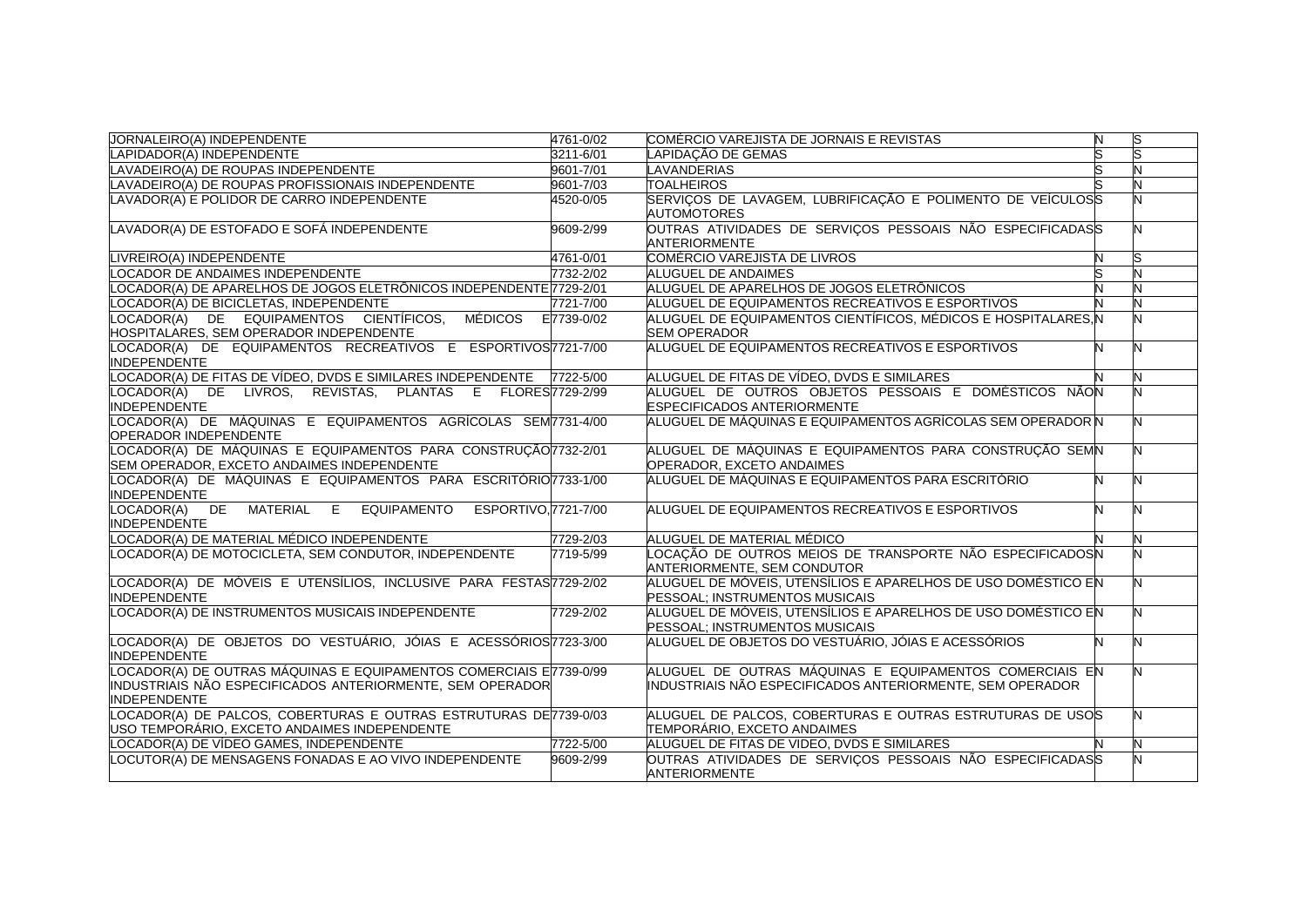| MÁGICO(A) INDEPENDENTE                                                                                                                            | 9329-8/99 | OUTRAS ATIVIDADES DE RECREAÇÃO E LAZER NÃO ESPECIFICADASS<br><b>ANTERIORMENTE</b>                                                             |   |
|---------------------------------------------------------------------------------------------------------------------------------------------------|-----------|-----------------------------------------------------------------------------------------------------------------------------------------------|---|
| MANICURE/PEDICURE INDEPENDENTE                                                                                                                    | 9602-5/01 | CABELEIREIROS, MANICURE E PEDICURE                                                                                                            |   |
| MAQUIADOR(A) INDEPENDENTE                                                                                                                         | 9602-5/02 | ATIVIDADES DE ESTÉTICA E OUTROS SERVIÇOS DE CUIDADOS COM AS<br><b>BELEZA</b>                                                                  |   |
| MARCENEIRO (A) SOB ENCOMENDA OU NÃO INDEPENDENTE                                                                                                  | 3101-2/00 | FABRICAÇÃO DE MÓVEIS COM PREDOMINÂNCIA DE MADEIRA                                                                                             |   |
| MARMITEIRO(A) INDEPENDENTE                                                                                                                        | 5620-1/04 | FORNECIMENTO DE ALIMENTOS PREPARADOS PREPONDERANTEMENTEN<br><b>PARA CONSUMO DOMICILIAR</b>                                                    |   |
| MECÂNICO(A) DE MOTOCICLETAS E MOTONETAS INDEPENDENTE                                                                                              | 4543-9/00 | MANUTENÇÃO E REPARAÇÃO DE MOTOCICLETAS E MOTONETAS                                                                                            |   |
| MECÂNICO(A) DE VEÍCULOS INDEPENDENTE                                                                                                              | 4520-0/01 | SERVIÇOS DE MANUTENÇÃO E REPARAÇÃO MECÂNICA DE VEÍCULOSS<br><b>AUTOMOTORES</b>                                                                |   |
| MERCEEIRO(A)/VENDEIRO(A) INDEPENDENTE                                                                                                             | 4712-1/00 | COMÉRCIO VAREJISTA DE MERCADORIAS EM GERAL,<br><b>COMN</b><br>PREDOMINÂNCIA DE PRODUTOS ALIMENTÍCIOS - MINIMERCADOS,<br>MERCEARIAS E ARMAZÉNS |   |
| MERGULHADOR(A) (ESCAFANDRISTA) INDEPENDENTE                                                                                                       | 7490-1/02 | <b>ESCAFANDRIA E MERGULHO</b>                                                                                                                 | N |
| MOENDEIRO(A) INDEPENDENTE                                                                                                                         | 1069-4/00 | MOAGEM E FABRICAÇÃO DE PRODUTOS DE ORIGEM VEGETAL NÃON<br><b>ESPECIFICADOS ANTERIORMENTE</b>                                                  |   |
| MONTADOR(A) DE MÓVEIS INDEPENDENTE                                                                                                                | 3329-5/01 | SERVIÇOS DE MONTAGEM DE MÓVEIS DE QUALQUER MATERIAL                                                                                           |   |
| MONTADOR(A) E INSTALADOR DE SISTEMAS E EQUIPAMENTOS DE4329-1/04<br>ILUMINAÇÃO E SINALIZAÇÃO EM VIAS PÚBLICAS, PORTOS E<br>AEROPORTOS INDEPENDENTE |           | MONTAGEM E INSTALAÇÃO DE SISTEMAS E EQUIPAMENTOS DES<br>ILUMINAÇÃO E SINALIZAÇÃO EM VIAS PÚBLICAS, PORTOS E<br><b>AEROPORTOS</b>              |   |
| <b>MOTOBOY INDEPENDENTE</b>                                                                                                                       | 5320-2/02 | SERVIÇOS DE ENTREGA RÁPIDA                                                                                                                    | N |
| MOTORISTA (POR APLICATIVO OU NÃO) INDEPENDENTE                                                                                                    | 5229-0/99 | OUTRAS ATIVIDADES AUXILIARES DOS TRANSPORTES TERRESTRES<br>NÃO ESPECIFICADAS ANTERIORMENTE                                                    |   |
| MOTOTAXISTA INDEPENDENTE                                                                                                                          | 4923-0/01 | SERVIÇO DE TÁXI                                                                                                                               |   |
| MOVELEIRO(A) INDEPENDENTE                                                                                                                         | 3103-9/00 | FABRICAÇÃO DE MÓVEIS DE OUTROS MATERIAIS, EXCETO MADEIRA EN<br><b>METAL</b>                                                                   |   |
| MOVELEIRO(A) DE MÓVEIS METÁLICOS INDEPENDENTE                                                                                                     | 3102-1/00 | FABRICAÇÃO DE MÓVEIS COM PREDOMINÂNCIA DE METAL                                                                                               |   |
| OLEIRO(A) INDEPENDENTE                                                                                                                            | 2342-7/02 | FABRICAÇÃO DE ARTEFATOS DE CERÂMICA E BARRO COZIDO PARAN<br>USO NA CONSTRUÇÃO, EXCETO AZULEJOS E PISOS                                        |   |
| ORGANIZADOR(A) DE EXCURSÕES EM VEÍCULO PRÓPRIO, MUNICIPAL4929-9/03<br><b>INDEPENDENTE</b>                                                         |           | ORGANIZAÇÃO DE EXCURSÕES EM VEÍCULOS RODOVIÁRIOS PRÓPRIOS, S<br><b>MUNICIPAL</b>                                                              |   |
| <b>OURIVES INDEPENDENTE</b>                                                                                                                       | 9529-1/06 | REPARAÇÃO DE JÓIAS                                                                                                                            |   |
| PADEIRO(A) INDEPENDENTE                                                                                                                           | 1091-1/01 | FABRICAÇÃO DE PRODUTOS DE PANIFICAÇÃO                                                                                                         |   |
| PANFLETEIRO(A) INDEPENDENTE                                                                                                                       | 7319-0/02 | <b>PROMOÇÃO DE VENDAS</b>                                                                                                                     |   |
| PAPELEIRO(A) INDEPENDENTE                                                                                                                         | 4761-0/03 | COMÉRCIO VAREJISTA DE ARTIGOS DE PAPELARIA                                                                                                    |   |
| PASTILHEIRO(A) INDEPENDENTE                                                                                                                       | 4330-4/05 | APLICAÇÃO DE REVESTIMENTOS E DE RESINAS EM INTERIORES ES<br><b>EXTERIORES</b>                                                                 |   |
| PEDREIRO INDEPENDENTE                                                                                                                             | 4399-1/03 | <b>OBRAS DE ALVENARIA</b>                                                                                                                     |   |
| PEIXEIRO(A) INDEPENDENTE                                                                                                                          | 4722-9/02 | <b>PEIXARIA</b>                                                                                                                               |   |
| PINTOR(A) DE AUTOMÓVEIS INDEPENDENTE                                                                                                              | 4520-0/02 | SERVIÇOS DE LANTERNAGEM OU FUNILARIA E PINTURA DE VEÍCULOSS<br><b>AUTOMOTORES</b>                                                             |   |
| PINTOR(A) DE PAREDE INDEPENDENTE                                                                                                                  | 4330-4/04 | SERVIÇOS DE PINTURA DE EDIFÍCIOS EM GERAL                                                                                                     |   |
| PIPOQUEIRO(A) INDEPENDENTE                                                                                                                        | 5612-1/00 | SERVIÇOS AMBULANTES DE ALIMENTAÇÃO                                                                                                            |   |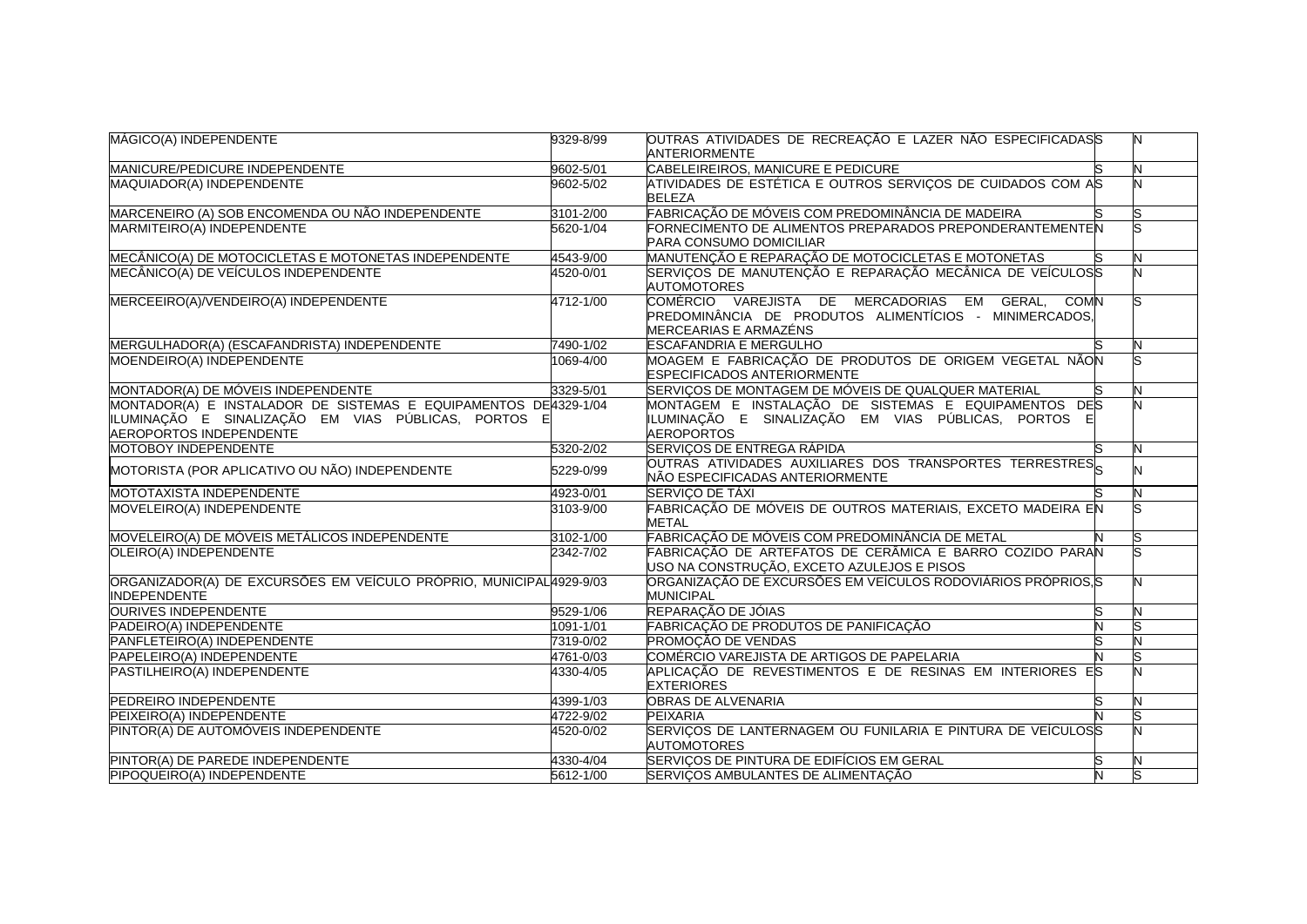| PISCINEIRO(A) INDEPENDENTE                                           | 8129-0/00 | ATIVIDADES DE LIMPEZA NÃO ESPECIFICADAS ANTERIORMENTE                         | s | N |
|----------------------------------------------------------------------|-----------|-------------------------------------------------------------------------------|---|---|
| PIZZAIOLO(A) EM DOMICÍLIO INDEPENDENTE                               | 5620-1/02 | SERVICOS DE ALIMENTACÃO PARA EVENTOS E RECEPCÕES - BUFÊ                       |   |   |
| POCEIRO/CISTERNEIRO/CACIMBEIRO INDEPENDENTE                          | 4399-1/05 | IPERFURACÃO E CONSTRUCÃO DE POCOS DE ÁGUA                                     |   |   |
| PRESTADOR(A) DE SERVIÇOS DE COLHEITA, SOB CONTRATO DE0161-0/03       |           | SERVIÇO DE PREPARAÇÃO DE TERRENO, CULTIVO E COLHEITA                          |   |   |
| EMPREITADA, INDEPENDENTE                                             |           |                                                                               |   |   |
| PRESTADOR(A) DE SERVIÇOS DE PODA, SOB CONTRATO DE0161-0/02           |           | SERVIÇO DE PODA DE ARVORES PARA LAVOURA                                       |   |   |
| EMPREITADA, INDEPENDENTÉ                                             |           |                                                                               |   |   |
| PRESTADOR(A) DE SERVIÇOS DE PREPARAÇÃO DE TERRENOS, SOB0161-0/03     |           | SERVIÇO DE PREPARAÇÃO DE TERRENO, CULTIVO E COLHEITA                          |   |   |
| CONTRATO DE EMPREITADA, INDEPENDENTE                                 |           |                                                                               |   |   |
| PRESTADOR(A) DE SERVIÇOS DE ROÇAGEM, DESTOCAMENTO, 0161-0/03         |           | SERVIÇO DE PREPARAÇÃO DE TERRENO, CULTIVO E COLHEITA                          |   |   |
| LAVRAÇÃO, GRADAGEM E SULCAMENTO, SOB CONTRATO DE                     |           |                                                                               |   |   |
| EMPREITADA, INDEPENDENTE                                             |           |                                                                               |   |   |
| PRESTADOR(A) DE SERVIÇOS DE SEMEADURA, SOB CONTRATO DE0161-0/03      |           | SERVIÇO DE PREPARAÇÃO DE TERRENO, CULTIVO E COLHEITA                          |   |   |
| EMPREITADA, INDEPENDENTE                                             |           |                                                                               |   |   |
| PROFESSOR(A) PARTICULAR INDEPENDENTE                                 | 8599-6/99 | OUTRAS ATIVIDADES DE ENSINO NÃO ESPECIFICADAS ANTERIORMENTEIS                 |   |   |
| PROMOTOR(A) DE EVENTOS INDEPENDENTE                                  | 8230-0/01 | SERVIÇOS DE ORGANIZAÇÃO DE FEIRAS, CONGRESSOS, EXPOSIÇÕES ES<br><b>FESTAS</b> |   |   |
| PROMOTOR(A) DE TURISMO LOCAL INDEPENDENTE                            | 7990-2/00 | SERVIÇOS DE RESERVAS E OUTROS SERVIÇOS DE TURISMO NÃOS                        |   |   |
|                                                                      |           | <b>ESPECIFICADOS ANTERIORMENTE</b>                                            |   |   |
| PROMOTOR(A) DE VENDAS INDEPENDENTE                                   | 7319-0/02 | PROMOÇÃO DE VENDAS                                                            |   |   |
| PROPRIETÁRIO(A) DE ALBERGUE NÃO ASSISTENCIAL INDEPENDENTE 5590-6/01  |           | ALBERGUES, EXCETO ASSISTENCIAIS                                               |   | N |
| PROPRIETÁRIO(A) DE BAR E CONGÊNERES, COM ENTRETENIMENTO,             | 5611-2/05 | BARES E OUTROS ESTABELECIMENTOS ESPECIALIZADOS EM SERVIR                      |   |   |
| <b>INDEPENDENTE</b>                                                  |           | BEBIDAS, COM ENTRETENIMENTO                                                   |   |   |
| PROPRIETÁRIO(A) DE BAR E CONGÊNERES, SEM ENTRETENIMENTO, 6611-2/04   |           | BARES E OUTROS ESTABELECIMENTOS ESPECIALIZADOS EM SERVIRN                     |   |   |
| <b>INDEPENDENTE</b>                                                  |           | <b>BEBIDAS, SEM ENTRETENIMENTO</b>                                            |   |   |
| PROPRIETÁRIO(A) DE CAMPING INDEPENDENTE                              | 5590-6/02 | <b>CAMPINGS</b>                                                               |   |   |
| PROPRIETÁRIO(A) DE CANTINAS INDEPENDENTE                             | 5620-1/03 | CANTINAS - SERVICOS DE ALIMENTAÇÃO PRIVATIVOS                                 |   |   |
| PROPRIETÁRIO(A) DE CARRO DE SOM PARA FINS PUBLICITÁRIOS 7319-0/99    |           | <b>ESPECIFICADASS</b><br>OUTRAS ATIVIDADES DE PUBLICIDADE NÃO                 |   |   |
| <b>INDEPENDENTE</b>                                                  |           | <b>ANTERIORMENTE</b>                                                          |   |   |
| PROPRIETÁRIO(A) DE CASA DE CHÁ INDEPENDENTE                          | 5611-2/03 | LANCHONETES, CASAS DE CHÁ, DE SUCOS E SIMILARES                               | N |   |
| PROPRIETÁRIO(A) DE CASA DE SUCOS INDEPENDENTE                        | 5611-2/03 | LANCHONETES, CASAS DE CHÁ, DE SUCOS E SIMILARES                               |   |   |
| PROPRIETÁRIO(A) DE CASAS DE FESTAS E EVENTOS INDEPENDENTE            | 8230-0/02 | CASAS DE FESTAS E EVENTOS                                                     |   |   |
| PROPRIETÁRIO(A) DE ESTACIONAMENTO DE VEÍCULOS INDEPENDENTE 5223-1/00 |           | <b>ESTACIONAMENTO DE VEÍCULOS</b>                                             |   |   |
| PROPRIETÁRIO(A) DE FLIPERAMA INDEPENDENTE                            | 9329-8/04 | EXPLORAÇÃO DE JOGOS ELETRÔNICOS RECREATIVOS                                   |   |   |
| PROPRIETÁRIO(A) DE HOSPEDARIA INDEPENDENTE                           | 5590-6/99 | OUTROS ALOJAMENTOS NÃO ESPECIFICADOS ANTERIORMENTE                            |   |   |
| PROPRIETÁRIO(A) DE LANCHONETE INDEPENDENTE                           | 5611-2/03 | LANCHONETES, CASAS DE CHÁ, DE SUCOS E SIMILARES                               |   |   |
| PROPRIETÁRIO(A) DE PENSÃO INDEPENDENTE                               | 5590-6/03 | PENSÕES (ALOJAMENTO)                                                          |   |   |
| PROPRIETÁRIO(A) DE RESTAURANTE INDEPENDENTE                          | 5611-2/01 | <b>RESTAURANTES E SIMILARES</b>                                               |   |   |
| PROPRIETÁRIO(A) DE SALA DE ACESSO À INTERNET INDEPENDENTE            | 8299-7/07 | SALAS DE ACESSO À INTERNET                                                    |   |   |
| PROPRIETÁRIO(A) DE SALÃO DE JOGOS DE SINUCA E BILHAR0329-8/03        |           | EXPLORAÇÃO DE JOGOS DE SINUCA, BILHAR E SIMILARES                             |   |   |
| <b>INDEPENDENTE</b>                                                  |           |                                                                               |   |   |
| QUEIJEIRO(A)/ MANTEIGUEIRO(A) INDEPENDENTE                           | 1052-0/00 | FABRICACÃO DE LATICÍNIOS                                                      |   |   |
| QUITANDEIRO(A) INDEPENDENTE                                          | 4724-5/00 | COMÉRCIO VAREJISTA DE HORTIFRUTIGRANJEIROS                                    |   |   |
| QUITANDEIRO(A) AMBULANTE INDEPENDENTE                                | 5612-1/00 | SERVICOS AMBULANTES DE ALIMENTAÇÃO                                            |   |   |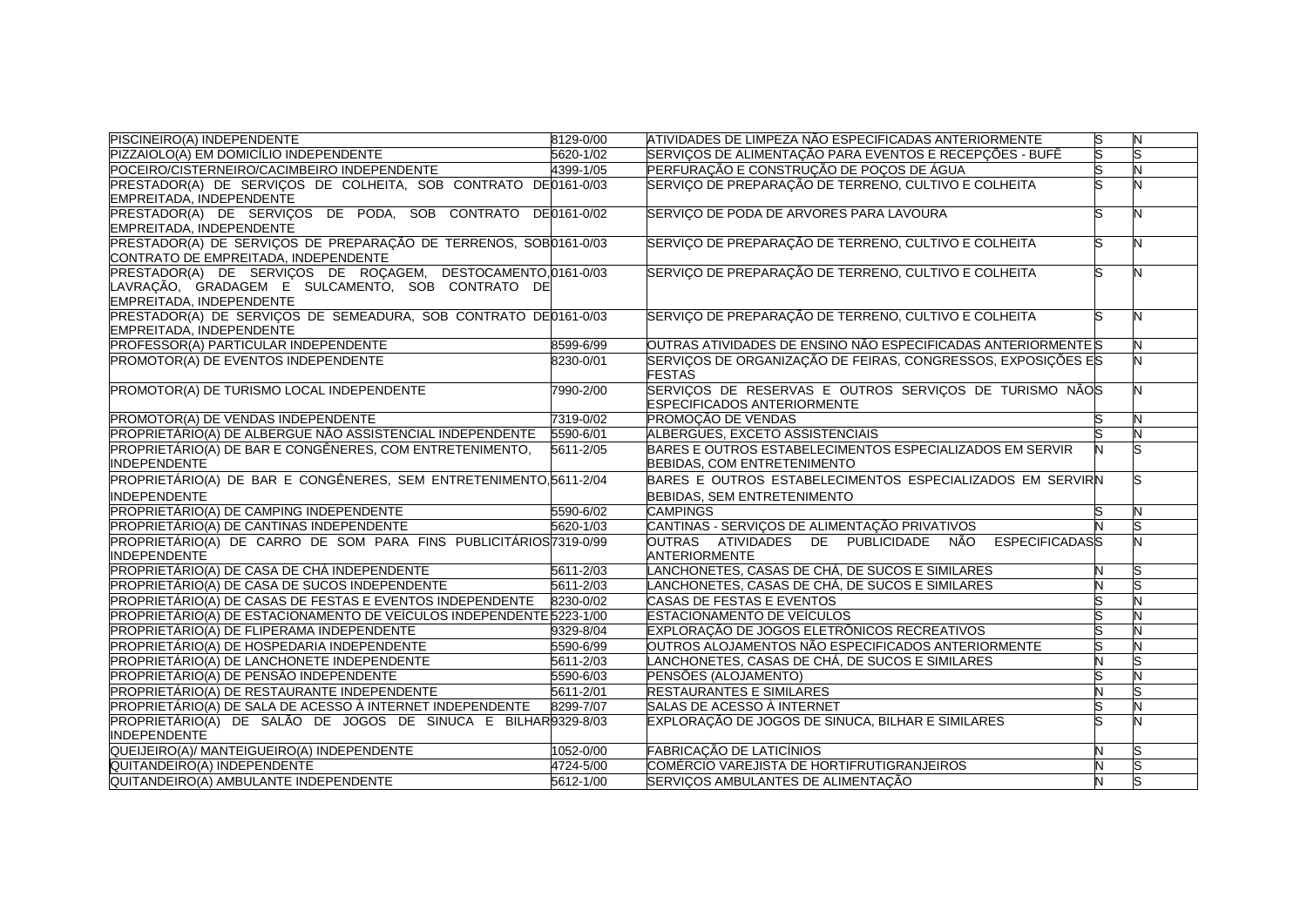| RECARREGADOR(A) DE CARTUCHOS PARA EQUIPAMENTOS DE4751-2/02<br><b>INFORMÁTICA INDEPENDENTE</b>                      |                | RECARGA DE CARTUCHOS PARA EQUIPAMENTOS DE INFORMÁTICA                                                             | lS.<br>S |  |
|--------------------------------------------------------------------------------------------------------------------|----------------|-------------------------------------------------------------------------------------------------------------------|----------|--|
| RECICLADOR(A) DE BORRACHA,<br>MADEIRA,<br>PAPEL E<br><b>INDEPENDENTE</b>                                           | VIDRO3839-4/99 | RECUPERAÇÃO DE MATERIAIS NÃO ESPECIFICADOS ANTERIORMENTE                                                          | ls       |  |
| RECICLADOR (A) DE MATERIAIS METÁLICOS, EXCETO ALUMÍNIO3831-9/99<br><b>INDEPENDENTE</b>                             |                | RECUPERAÇÃO DE MATERIAIS METÁLICOS, EXCETO ALUMÍNIO                                                               | S        |  |
| RECICLADOR (A) DE MATERIAIS PLÁSTICOS INDEPENDENTE                                                                 | 3832-7/00      | RECUPERAÇÃO DE MATERIAIS PLÁSTICOS                                                                                | S        |  |
| RECICLADOR (A) DE SUCATAS DE ALUMÍNIO INDEPENDENTE                                                                 | 3831-9/01      | RECUPERAÇÃO DE SUCATAS DE ALUMÍNIO                                                                                | S        |  |
| REDEIRO(A) INDEPENDENTE                                                                                            | 1353-7/00      | FABRICAÇÃO DE ARTEFATOS DE CORDOARIA                                                                              |          |  |
| RELOJOEIRO(A) INDEPENDENTE                                                                                         | 9529-1/03      | REPARAÇÃO DE RELÓGIOS                                                                                             |          |  |
| RENDEIRO(A) INDEPENDENTE                                                                                           | 1359-6/00      | FABRICAÇÃO DE OUTROS PRODUTOS TÊXTEIS NÃO ESPECIFICADOSN<br><b>ANTERIORMENTE</b>                                  |          |  |
| REPARADOR(A) DE APARELHOS E EQUIPAMENTOS PARA DISTRIBUIÇÃO 313-9/99<br>E CONTROLE DE ENERGIA ELÉTRICA INDEPENDENTE |                | MANUTENÇÃO E REPARAÇÃO DE MÁQUINAS, APARELHOS E MATERIAISS<br>ELÉTRICOS NÃO ESPECIFICADOS ANTERIORMENTE           |          |  |
| REPARADOR (A) DE ARTIGOS DE TAPEÇARIA INDEPENDENTE                                                                 | $9529 - 1/05$  | REPARAÇÃO DE ARTIGOS DO MOBILIÁRIO                                                                                | N        |  |
| REPARADOR(A) DE ARTIGOS E ACESSÓRIOS DO VESTUÁRIO 9529-1/99<br><b>INDEPENDENTE</b>                                 |                | REPARAÇÃO E MANUTENÇÃO DE OUTROS OBJETOS E EQUIPAMENTOSS<br>PESSOAIS E DOMÉSTICOS NÃO ESPECIFICADOS ANTERIORMENTE |          |  |
| <b>BALANÇAS</b><br>REPARADOR(A)<br>DE<br><b>INDUSTRIAIS</b><br>COMERCIAIS3314-7/10<br>E<br><b>INDEPENDENTE</b>     |                | MANUTENÇÃO E REPARAÇÃO DE MÁQUINAS E EQUIPAMENTOS PARAS<br>USO GERAL NÃO ESPECIFICADOS ANTERIORMENTE              |          |  |
| REPARADOR(A) DE BATERIAS E ACUMULADORES ELÉTRICOS, EXCETO3313-9/02<br>PARA VEÍCULOS INDEPENDENTE                   |                | MANUTENÇÃO E REPARAÇÃO DE BATERIAS E ACUMULADORESS<br>ELÉTRICOS, EXCETO PARA VEÍCULOS                             |          |  |
| REPARADOR(A) DE BICICLETA INDEPENDENTE                                                                             | 9529-1/04      | REPARAÇÃO DE BICICLETAS, TRICICLOS E OUTROS VEÍCULOS NÃOS<br><b>MOTORIZADOS</b>                                   |          |  |
| REPARADOR(A) DE BRINQUEDOS INDEPENDENTE                                                                            | 9529-1/99      | REPARAÇÃO E MANUTENÇÃO DE OUTROS OBJETOS E EQUIPAMENTOSS<br>PESSOAIS E DOMÉSTICOS NÃO ESPECIFICADOS ANTERIORMENTE |          |  |
| REPARADOR(A) DE CORDAS, VELAMES E LONAS INDEPENDENTE                                                               | 3319-8/00      | MANUTENÇÃO E REPARAÇÃO DE EQUIPAMENTOS E PRODUTOS NÃOS<br><b>ESPECIFICADOS ANTERIORMENTE</b>                      |          |  |
| REPARADOR(A)<br>DE EMBARCAÇÕES PARA ESPORTE E LAZER3317-1/02<br><b>INDEPENDENTE</b>                                |                | MANUTENÇÃO E REPARAÇÃO DE EMBARCAÇÕES PARA ESPORTE ES<br>LAZER                                                    |          |  |
| REPARADOR(A) DE EQUIPAMENTOS ESPORTIVOS INDEPENDENTE                                                               | 9529-1/99      | REPARAÇÃO E MANUTENÇÃO DE OUTROS OBJETOS E EQUIPAMENTOSS<br>PESSOAIS E DOMÉSTICOS NÃO ESPECIFICADOS ANTERIORMENTE |          |  |
| REPARADOR(A) DE EQUIPAMENTOS HIDRÁULICOS E PNEUMÁTICOS, 3314-7/02<br>EXCETO VÁLVULAS INDEPENDENTE                  |                | MANUTENÇÃO E REPARAÇÃO DE EQUIPAMENTOS HIDRÁULICOS ES<br>PNEUMÁTICOS, EXCETO VÁLVULAS                             |          |  |
| REPARADOR(A) DE EQUIPAMENTOS MÉDICO-HOSPITALARES NÃO3319-8/00<br>ELETRÔNICOS INDEPENDENTE                          |                | MANUTENÇÃO E REPARAÇÃO DE EQUIPAMENTOS E PRODUTOS NÃOS<br>ESPECIFICADOS ANTERIORMENTE                             |          |  |
| REPARADOR(A) DE EXTINTOR DE INCÊNDIO INDEPENDENTE                                                                  | 3314-7/10      | MANUTENÇÃO E REPARAÇÃO DE MÁQUINAS E EQUIPAMENTOS PARAS<br>USO GERAL NÃO ESPECIFICADOS ANTERIORMENTE              |          |  |
| REPARADOR(A) DE FILTROS INDUSTRIAIS INDEPENDENTE                                                                   | 3314-7/10      | MANUTENÇÃO E REPARAÇÃO DE MÁQUINAS E EQUIPAMENTOS PARAS<br>USO GERAL NÃO ESPECIFICADOS ANTERIORMENTE              |          |  |
| REPARADOR(A) DE GERADORES, TRANSFORMADORES E MOTORES 3313-9/01                                                     |                | MANUTENÇÃO E REPARAÇÃO DE GERADORES, TRANSFORMADORES ES                                                           |          |  |
| ELÉTRICOS INDEPENDENTE                                                                                             |                | MOTORES ELÉTRICOS                                                                                                 |          |  |
| REPARADOR(A) DE GUARDA CHUVA E SOMBRINHAS INDEPENDENTE                                                             | 9529-1/99      | REPARAÇÃO E MANUTENÇÃO DE OUTROS OBJETOS E EQUIPAMENTOSS<br>PESSOAIS E DOMÉSTICOS NÃO ESPECIFICADOS ANTERIORMENTE |          |  |
| REPARADOR(A) DE INSTRUMENTOS MUSICAIS INDEPENDENTE                                                                 | 9529-1/99      | REPARAÇÃO E MANUTENÇÃO DE OUTROS OBJETOS E EQUIPAMENTOSS                                                          |          |  |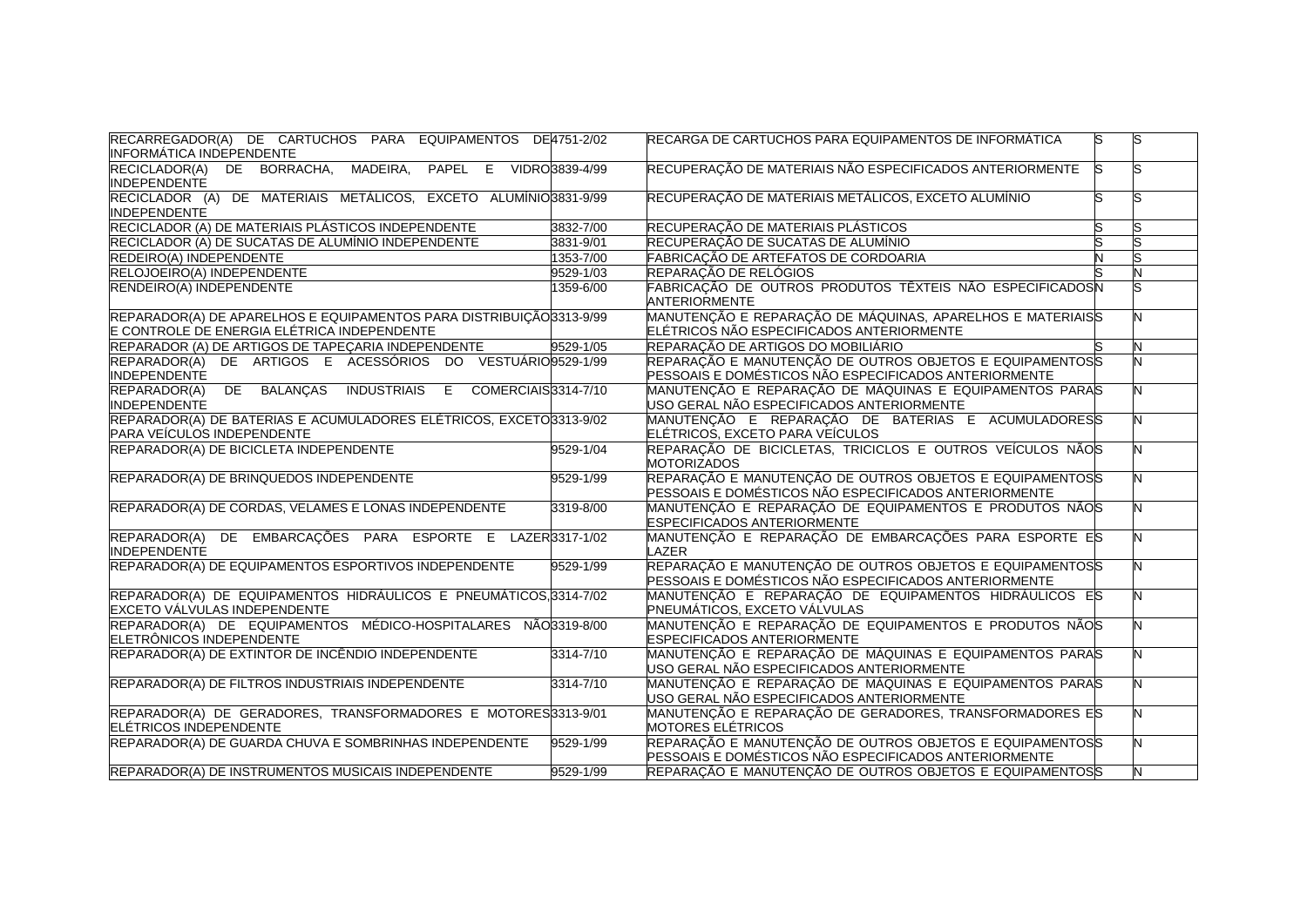|                                                                                                  | PESSOAIS E DOMÉSTICOS NÃO ESPECIFICADOS ANTERIORMENTE       |   |
|--------------------------------------------------------------------------------------------------|-------------------------------------------------------------|---|
| REPARADOR(A) DE MÁQUINAS DE ESCREVER, CALCULAR E DE OUTROS 314-7/09                              | MANUTENÇÃO E REPARAÇÃO DE MÁQUINAS DE ESCREVER, CALCULARS   |   |
| <b>EQUIPAMENTOS</b><br><b>ELETRÔNICOS</b><br><b>ESCRITÓRIO</b><br>NÃO<br>PARA                    | E DE OUTROS EQUIPAMENTOS NÃO ELETRÔNICOS PARA ESCRITÓRIO    |   |
| <b>INDEPENDENTE</b>                                                                              |                                                             |   |
| REPARADOR(A) DE MÁQUINAS E APARELHOS DE REFRIGERAÇÃO E3314-7/07                                  | MANUTENÇÃO E REPARAÇÃO DE MÁQUINAS E APARELHOS DES          | N |
| VENTILAÇÃO PARA USO INDUSTRIAL E COMERCIAL INDEPENDENTE                                          | REFRIGERAÇÃO E VENTILAÇÃO PARA USO INDUSTRIAL E COMERCIAL   |   |
| REPARADOR(A) DE MÁQUINAS E APARELHOS PARA A INDÚSTRIA3314-7/99                                   | MANUTENÇÃO E REPARAÇÃO DE OUTRAS MÁQUINAS E EQUIPAMENTOSS   |   |
| <b>GRÁFICA INDEPENDENTE</b>                                                                      | PARA USOS INDUSTRIAIS NÃO ESPECIFICADOS ANTERIORMENTE       |   |
| REPARADOR(A) DE MÁQUINAS E EQUIPAMENTOS PARA A INDÚSTRIA3314-7/99                                | MANUTENÇÃO E REPARAÇÃO DE OUTRAS MÁQUINAS E EQUIPAMENTOSS   |   |
| DA MADEIRA INDEPENDENTE                                                                          | PARA USOS INDUSTRIAIS NÃO ESPECIFICADOS ANTERIORMENTE       |   |
| REPARADOR(A) DE MÁQUINAS E EQUIPAMENTOS PARA A INDÚSTRIA3314-7/20                                | MANUTENÇÃO E REPARAÇÃO DE MÁQUINAS E EQUIPAMENTOS PARA AS   |   |
| ∏ÊXTIL, DO VESTUÁRIO, DO COURO E CALÇADOS INDEPENDENTE                                           | INDÚSTRIA TÊXTIL, DO VESTUÁRIO, DO COURO E CALCADOS         |   |
| REPARADOR(A) DE MÁQUINAS E EQUIPAMENTOS PARA AGRICULTURA3314-7/11                                | MANUTENÇÃO E REPARAÇÃO DE MÁQUINAS E EQUIPAMENTOS PARAS     |   |
| E PECUÁRIA INDEPENDENTE                                                                          | AGRICULTURA E PECUÁRIA                                      |   |
| REPARADOR(A) DE MÁQUINAS E EQUIPAMENTOS PARA AS INDÚSTRIAS 314-7/19                              | MANUTENÇÃO E REPARAÇÃO DE MÁQUINAS E EQUIPAMENTOS PARA ASS  |   |
| DE ALIMENTOS, BEBIDAS E FUMO INDEPENDENTE                                                        | INDÚSTRIAS DE ALIMENTOS, BEBIDAS E FUMO                     |   |
| ELÉTRICAS3314-7/01<br>REPARADOR(A)<br>DE MÁQUINAS MOTRIZES<br><b>NÃO</b>                         | MANUTENÇÃO E REPARAÇÃO DE MÁQUINAS MOTRIZES NÃO ELÉTRICAS S |   |
| <b>INDEPENDENTE</b>                                                                              |                                                             |   |
| REPARADOR(A) DE MÁQUINAS PARA BARES E LANCHONETES 3314-7/10                                      | MANUTENÇÃO E REPARAÇÃO DE MÁQUINAS E EQUIPAMENTOS PARAS     |   |
| <b>INDEPENDENTE</b>                                                                              | USO GERAL NÃO ESPECIFICADOS ANTERIORMENTE                   |   |
| REPARADOR(A) DE MÁQUINAS PARA ENCADERNAÇÃO INDEPENDENTE 3314-7/99                                | MANUTENÇÃO E REPARAÇÃO DE OUTRAS MÁQUINAS E EQUIPAMENTOSS   |   |
|                                                                                                  | PARA USOS INDUSTRIAIS NÃO ESPECIFICADOS ANTERIORMENTE       |   |
| REPARADOR(A) DE MÁQUINAS, APARELHOS E EQUIPAMENTOS PARA3314-7/06                                 | MANUTENÇÃO E REPARAÇÃO DE MÁQUINAS, APARELHOS<br>ES         |   |
| INSTALAÇÕES TÉRMICAS INDEPENDENTE                                                                | EQUIPAMENTOS PARA INSTALAÇÕES TÉRMICAS                      |   |
| REPARADOR(A) DE MÓVEIS INDEPENDENTE<br>9529-1/05                                                 | REPARAÇÃO DE ARTIGOS DO MOBILIÁRIO                          |   |
| REPARADOR(A) DE PANELAS (PANELEIRO) INDEPENDENTE<br>9529-1/99                                    | REPARAÇÃO E MANUTENÇÃO DE OUTROS OBJETOS E EQUIPAMENTOSS    |   |
|                                                                                                  | PESSOAIS E DOMÉSTICOS NÃO ESPECIFICADOS ANTERIORMENTE       |   |
| REPARADOR(A) DE TANQUES, RESERVATÓRIOS<br>METÁLICOS<br>E3311-2/00                                | MANUTENÇÃO E REPARAÇÃO DE TANQUES, RESERVATÓRIOSS           |   |
| CALDEIRAS, EXCETO PARA VEÍCULOS INDEPENDENTE                                                     | METÁLICOS E CALDEIRAS, EXCETO PARA VEÍCULOS                 |   |
| REPARADOR(A) DE TOLDOS E PERSIANAS INDEPENDENTE<br>9529-1/05                                     | REPARAÇÃO DE ARTIGOS DO MOBILIÁRIO                          |   |
| REPARADOR(A) DE TONÉIS, BARRIS E PALETES DE MADEIRA3319-8/00                                     | MANUTENÇÃO E REPARAÇÃO DE EQUIPAMENTOS E PRODUTOS NÃOS      |   |
| <b>INDEPENDENTE</b>                                                                              | <b>ESPECIFICADOS ANTERIORMENTE</b>                          |   |
| REPARADOR(A) DE TRATORES AGRÍCOLAS INDEPENDENTE<br>3314-7/12                                     | MANUTENÇÃO E REPARAÇÃO DE TRATORES AGRÍCOLAS                |   |
| REPARADOR(A) DE VEÍCULOS DE TRAÇÃO ANIMAL INDEPENDENTE<br>3319-8/00                              | MANUTENÇÃO E REPARAÇÃO DE EQUIPAMENTOS E PRODUTOS NÃOS      |   |
|                                                                                                  | ESPECIFICADOS ANTERIORMENTE                                 |   |
| <b>RESTAURADOR(A)</b><br>INSTRUMENTOS MUSICAIS<br>HISTÓRICOS3319-8/00<br><b>DE</b>               | MANUTENÇÃO E REPARAÇÃO DE EQUIPAMENTOS E PRODUTOS NÃOS      |   |
| <b>INDEPENDENTE</b>                                                                              | <b>ESPECIFICADOS ANTERIORMENTE</b>                          |   |
| RESTAURADOR(A)<br><b>DE</b><br><b>JOGOS</b><br><b>ACIONADOS</b><br><b>POR</b><br>MOEDAS3319-8/00 | MANUTENÇÃO E REPARAÇÃO DE EQUIPAMENTOS E PRODUTOS NÃOS      |   |
| <b>INDEPENDENTE</b>                                                                              | <b>ESPECIFICADOS ANTERIORMENTE</b>                          |   |
| RESTAURADOR(A) DE LIVROS NDEPENDENTE<br>9529-1/99                                                | REPARAÇÃO E MANUTENÇÃO DE OUTROS OBJETOS E EQUIPAMENTOSS    | N |
|                                                                                                  | PESSOAIS E DOMÉSTICOS NÃO ESPECIFICADOS ANTERIORMENTE       |   |
| RESTAURADOR(A) DE OBRAS DE ARTE INDEPENDENTE<br>9002-7/02                                        | RESTAURAÇÃO DE OBRAS DE ARTE                                | N |
| RETIFICADOR(A) DE MOTORES PARA VEÍCULOS AUTOMOTORES2950-6/00                                     | RECONDICIONAMENTO E RECUPERAÇÃO DE MOTORES PARA VEÍCULOSS   |   |
| <b>INDEPENDENTE</b>                                                                              | <b>AUTOMOTORES</b>                                          |   |
|                                                                                                  |                                                             |   |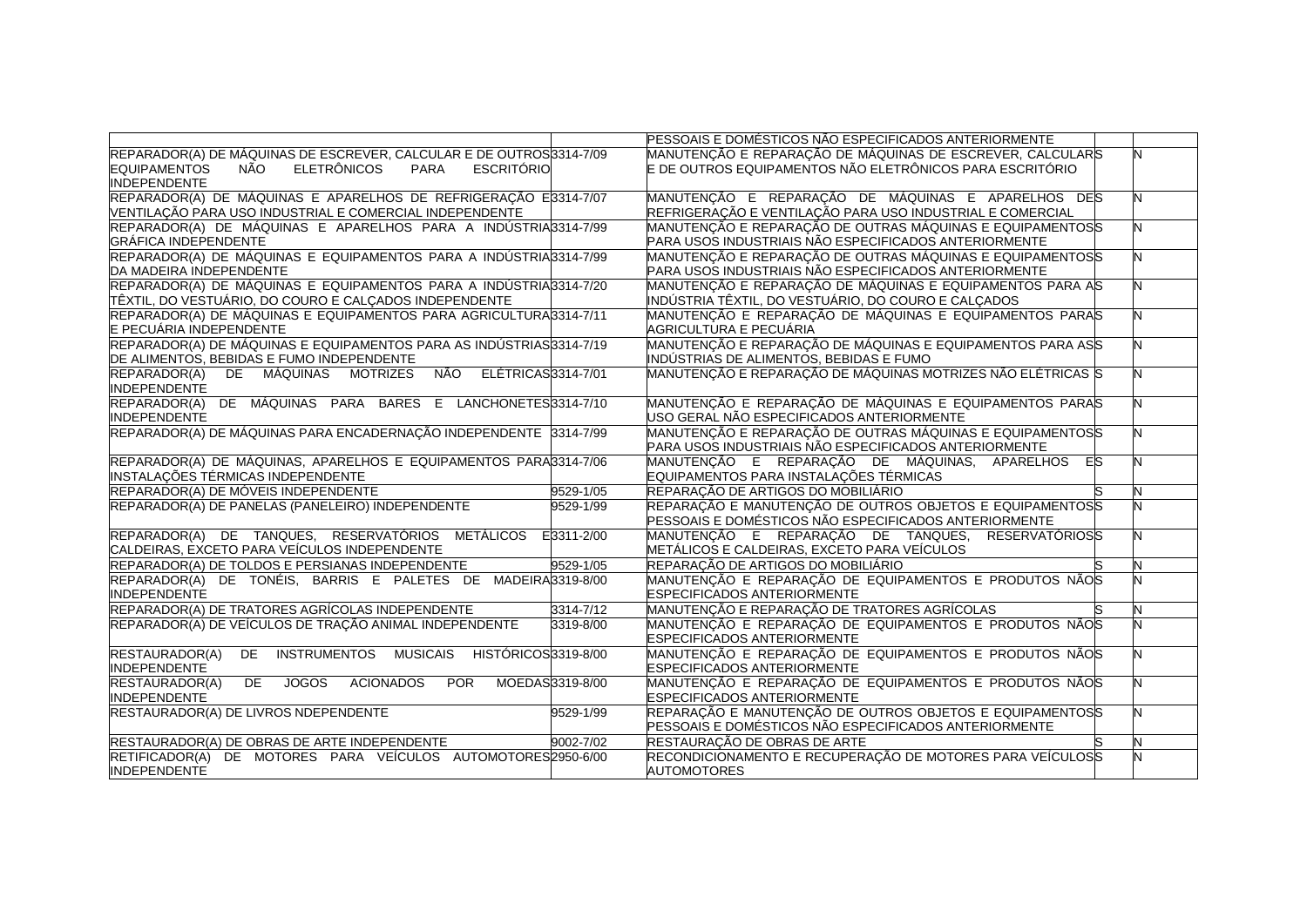| REVELADOR(A) FOTOGRÁFICO INDEPENDENTE                                                    | 7420-0/03 | LABORATÓRIOS FOTOGRÁFICOS                                                                                                                    | lS | N |
|------------------------------------------------------------------------------------------|-----------|----------------------------------------------------------------------------------------------------------------------------------------------|----|---|
| SALGADEIRO(A) INDEPENDENTE                                                               | 5620-1/04 | FORNECIMENTO DE ALIMENTOS PREPARADOS PREPONDERANTEMENTEN                                                                                     |    |   |
|                                                                                          |           | PARA CONSUMO DOMICILIAR                                                                                                                      |    |   |
| SALINEIRO/EXTRATOR DE SAL MARINHO INDEPENDENTE                                           | 0892-4/01 | EXTRAÇÃO DE SAL MARINHO                                                                                                                      |    |   |
| SALSICHEIRO(A)/LINGUICEIRO(A) INDEPENDENTE                                               | 1013-9/01 | FABRICAÇÃO DE PRODUTOS DE CARNE                                                                                                              |    |   |
| SAPATEIRO(A)                                                                             | 9529-1/01 | REPARAÇÃO DE CALÇADOS, DE BOLSAS E ARTIGOS DE VIAGEM                                                                                         |    |   |
| SELEIRO(A) INDEPENDENTE                                                                  | 1529-7/00 | FABRICAÇÃO DE ARTEFATOS DE COURO NÃO ESPECIFICADOSN<br>ANTERIORMENTE                                                                         |    |   |
| SERIGRAFISTA INDEPENDENTE                                                                | 1813-0/99 | <b>IMPRESSÃO DE MATERIAL PARA OUTROS USOS</b>                                                                                                |    |   |
| SERIGRAFISTA PUBLICITÁRIO INDEPENDENTE                                                   | 1813-0/01 | IMPRESSÃO DE MATERIAL PARA USO PUBLICITÁRIO                                                                                                  |    |   |
| SERRALHEIRO(A), EXCETO PARA ESQUADRIAS, SOB ENCOMENDA OU 2542-0/00<br>NÃO, INDEPENDENTE  |           | FABRICAÇÃO DE ARTIGOS DE SERRALHERIA, EXCETO ESQUADRIAS                                                                                      |    |   |
| SINTEQUEIRO(A) INDEPENDENTE                                                              | 4330-4/05 | APLICAÇÃO DE REVESTIMENTOS E DE RESINAS EM INTERIORES ES<br><b>EXTERIORES</b>                                                                |    |   |
| SOLDADOR(A) / BRASADOR(A) INDEPENDENTE                                                   | 2539-0/01 | SERVIÇOS DE USINAGEM, TORNEARIA E SOLDA                                                                                                      |    | N |
| SORVETEIRO(A) INDEPENDENTE                                                               | 4729-6/99 | COMÉRCIO VAREJISTA DE PRODUTOS ALIMENTÍCIOS EM GERAL OUN<br>ESPECIALIZADO EM PRODUTOS ALIMENTÍCIOS NÃO ESPECIFICADOS<br><b>ANTERIORMENTE</b> |    |   |
| SORVETEIRO(A) AMBULANTE INDEPENDENTE                                                     | 5612-1/00 | SERVIÇOS AMBULANTES DE ALIMENTAÇÃO                                                                                                           |    |   |
| TANOEIRO(A) INDEPENDENTE                                                                 | 1623-4/00 | FABRICAÇÃO DE ARTEFATOS DE TANOARIA E DE EMBALAGENS DEN<br><b>MADEIRA</b>                                                                    |    |   |
| TAPECEIRO(A) INDEPENDENTE                                                                | 1352-9/00 | FABRICAÇÃO DE ARTEFATOS DE TAPEÇARIA                                                                                                         |    |   |
| <b>TATUADOR(A) INDEPENDENTE</b>                                                          | 9609-2/06 | SERVIÇOS DE TATUAGEM E COLOCAÇÃO DE PIERCING                                                                                                 |    |   |
| <b>TAXISTA INDEPENDENTE</b>                                                              | 4923-0/01 | SERVIÇO DE TÁXI                                                                                                                              |    |   |
| TECELÃO(Ã) INDEPENDENTE                                                                  | 1322-7/00 | TECELAGEM DE FIOS DE FIBRAS TÊXTEIS NATURAIS, EXCETO ALGODÃO N                                                                               |    |   |
| TECELÃO(Ã) DE ALGODÃO INDEPENDENTE                                                       | 1321-9/00 | TECELAGEM DE FIOS DE ALGODÃO                                                                                                                 |    |   |
| TÉCNICO(A) DE SONORIZAÇÃO E DE ILUMINAÇÃO INDEPENDENTE                                   | 9001-9/06 | ATIVIDADES DE SONORIZAÇÃO E DE ILUMINAÇÃO                                                                                                    |    |   |
| TÉCNICO(A) DE MANUTENÇÃO DE COMPUTADOR INDEPENDENTE                                      | 9511-8/00 | DE COMPUTADORES<br>REPARAÇÃO E MANUTENÇÃO<br>Ε<br><b>DES</b><br>EQUIPAMENTOS PERIFÉRICOS                                                     |    |   |
| DE<br>MANUTENÇÃO<br>TÉCNICO(A)<br>DE<br>ELETRODOMÉSTICOS9521-5/00<br><b>INDEPENDENTE</b> |           | REPARAÇÃO<br>MANUTENÇÃO<br>E<br>DE<br><b>EQUIPAMENTOSS</b><br>ELETROELETRÔNICOS DE USO PESSOAL E DOMÉSTICO                                   |    |   |
| TÉCNICO(A) DE MANUTENÇÃO DE TELEFONIA INDEPENDENTE                                       | 9512-6/00 | REPARAÇÃO E MANUTENÇÃO DE EQUIPAMENTOS DE COMUNICAÇÃO                                                                                        |    |   |
| TELHADOR(A) INDEPENDENTE                                                                 | 4399-1/99 | SERVIÇOS ESPECIALIZADOS PARA CONSTRUÇÃO NÃO ESPECIFICADOSS<br><b>ANTERIORMENTE</b>                                                           |    |   |
| TINTUREIRO(A) INDEPENDENTE                                                               | 9601-7/02 | <b>TINTURARIAS</b>                                                                                                                           |    |   |
| TORNEIRO(A) MECÂNICO INDEPENDENTE                                                        | 2539-0/01 | SERVIÇOS DE USINAGEM, TORNEARIA E SOLDA                                                                                                      |    |   |
| TOSADOR(A) DE ANIMAIS DOMÉSTICOS INDEPENDENTE                                            | 9609-2/08 | HIGIENE E EMBELEZAMENTO DE ANIMAIS DOMÉSTICOS                                                                                                |    |   |
| TOSQUIADOR(A) INDEPENDENTE                                                               | 0162-8/02 | SERVIÇO DE TOSQUIAMENTO DE OVINOS                                                                                                            |    |   |
| TRANSPORTADOR(A) AQUAVIÁRIO PARA PASSEIOS TURÍSTICOS5099-8/01<br><b>INDEPENDENTE</b>     |           | ITRANSPORTE AQUAVIÁRIO PARA PASSEIOS TURÍSTICOS                                                                                              |    |   |
| TRANSPORTADOR(A) ESCOLAR INDEPENDENTE                                                    | 4924-8/00 | <b>TRANSPORTE ESCOLAR</b>                                                                                                                    |    |   |
| TRANSPORTADOR(A) DE MUDANÇAS INDEPENDENTE                                                | 4930-2/04 | TRANSPORTE RODOVIÁRIO DE MUDANÇAS                                                                                                            |    |   |
|                                                                                          |           |                                                                                                                                              |    |   |